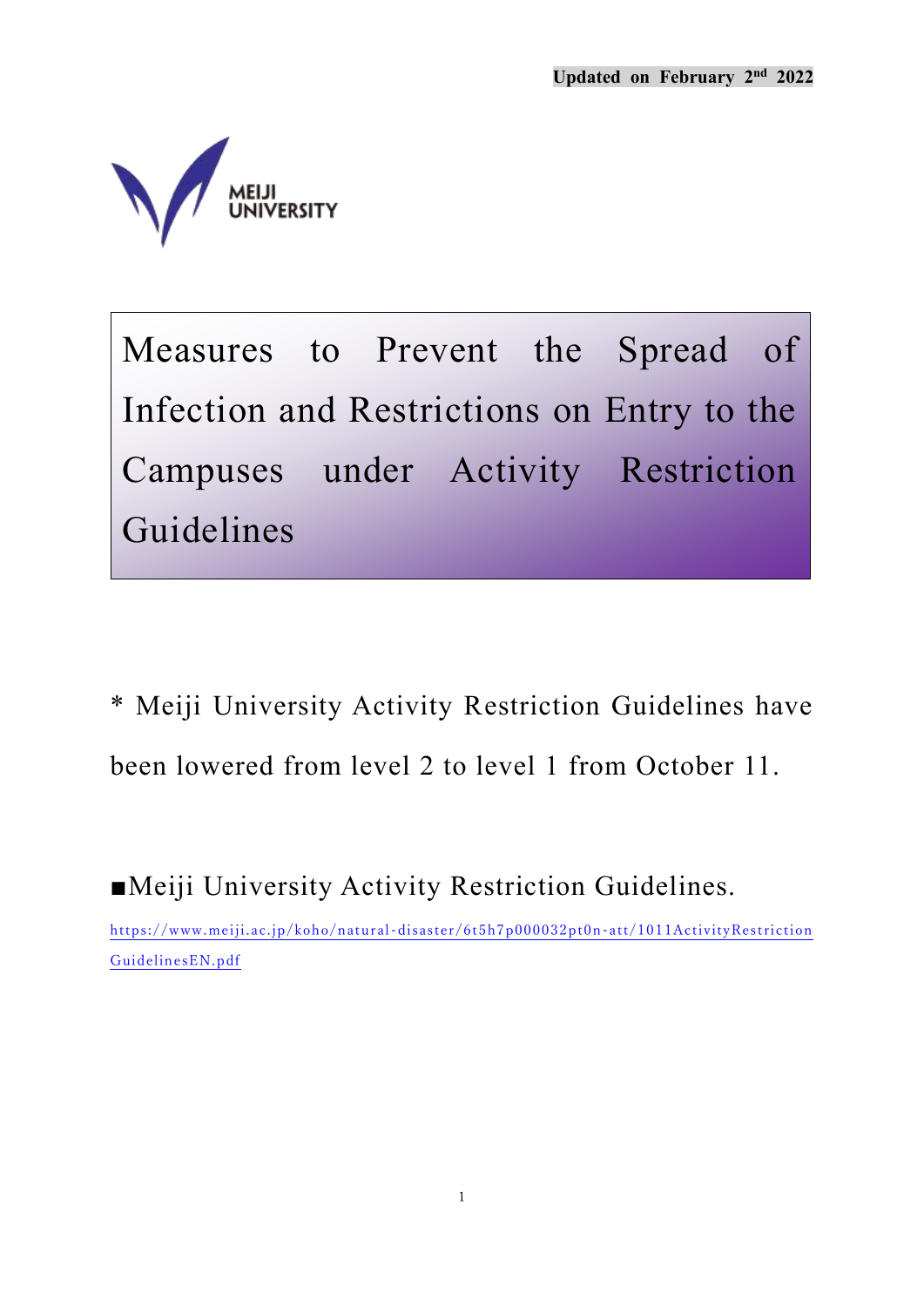# <span id="page-1-0"></span>**Contents**

## **\*Click on the hyperlink to jump to the corresponding page.**

| Contents                                                                                                   | Page           |  |  |
|------------------------------------------------------------------------------------------------------------|----------------|--|--|
| <b>Main updates</b>                                                                                        | 4              |  |  |
| <b>I. Activities</b>                                                                                       |                |  |  |
| 1. Classes and educational activities                                                                      | 6              |  |  |
| 2. Research activities                                                                                     |                |  |  |
| 3. Extracurricular activities                                                                              |                |  |  |
| 4. Counter services (Office)                                                                               | 7              |  |  |
| 5. Facility lending                                                                                        | 7              |  |  |
| <b>6. Meetings within the University</b>                                                                   |                |  |  |
| II. Measures to prevent infection                                                                          |                |  |  |
| 1. Measures to prevent the spread of infection at the University                                           | 9              |  |  |
| 2. If a person is identified as infected or a close contact by<br>public health centers                    |                |  |  |
| 3. What students or faculty members should do when they are<br>not feeling well                            | $12$           |  |  |
| 4. If a family member or roommate is identified as an infected<br>person by a public health center         | 1 <sub>2</sub> |  |  |
| 5. Measures to be taken in the event of infection                                                          |                |  |  |
| 6. Prevention of infection and health management                                                           |                |  |  |
| 7. International travel                                                                                    |                |  |  |
| 8. Daily life                                                                                              | 15             |  |  |
| 9. Definition of a close contact                                                                           | 16             |  |  |
| <b>III. Restrictions on entry to campus</b>                                                                |                |  |  |
| 1 Restrictions on campus entry                                                                             | 19             |  |  |
| 2 Welfare                                                                                                  | 2 <sub>2</sub> |  |  |
| IV Research activities and guidelines for the prevention of the<br>spread of the new coronavirus infection |                |  |  |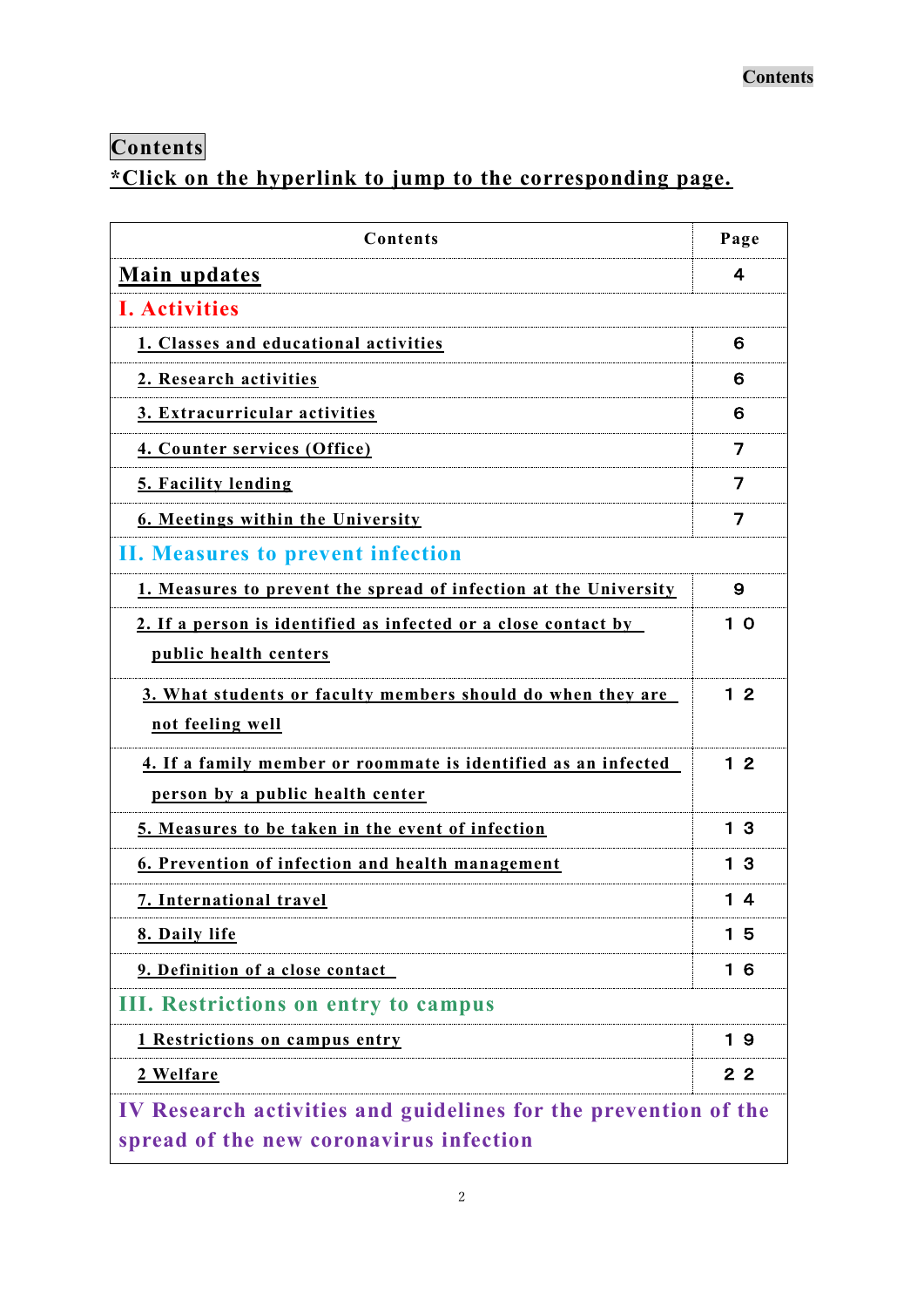| 1 Basic policies for conducting research activities      |     |
|----------------------------------------------------------|-----|
| 2 Points to consider when conducting research activities |     |
| 3 Specific actions                                       | 25  |
| 4 Other                                                  | 2 6 |
| V Photographs of infection control measures              |     |
| 1 Efforts made by the University                         |     |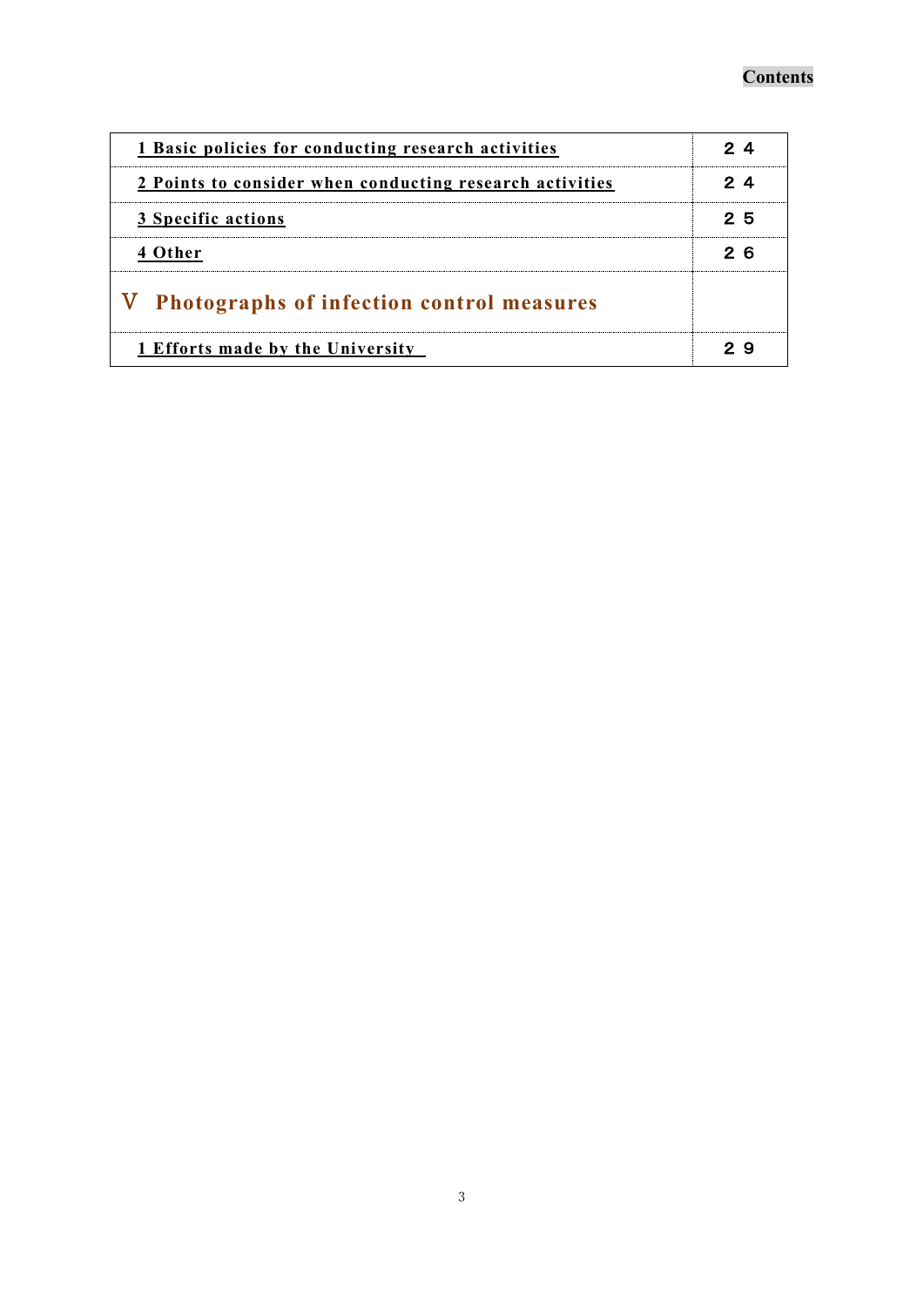# <span id="page-3-0"></span>**Main updates**

| Date                | Item                                                                                                                                                                                        | Contents             | Page |
|---------------------|---------------------------------------------------------------------------------------------------------------------------------------------------------------------------------------------|----------------------|------|
| February<br>2, 2022 | II. Measures to prevent<br>infection<br>2. If a person is identified<br>as infected or a close<br>contact by public health<br>centers (2) When a student or<br>faculty member is identified | Updated information. |      |
|                     | as a close contact by a<br>- 3<br>public health center.                                                                                                                                     |                      |      |

# 〈**[Back to Contents](#page-1-0)**〉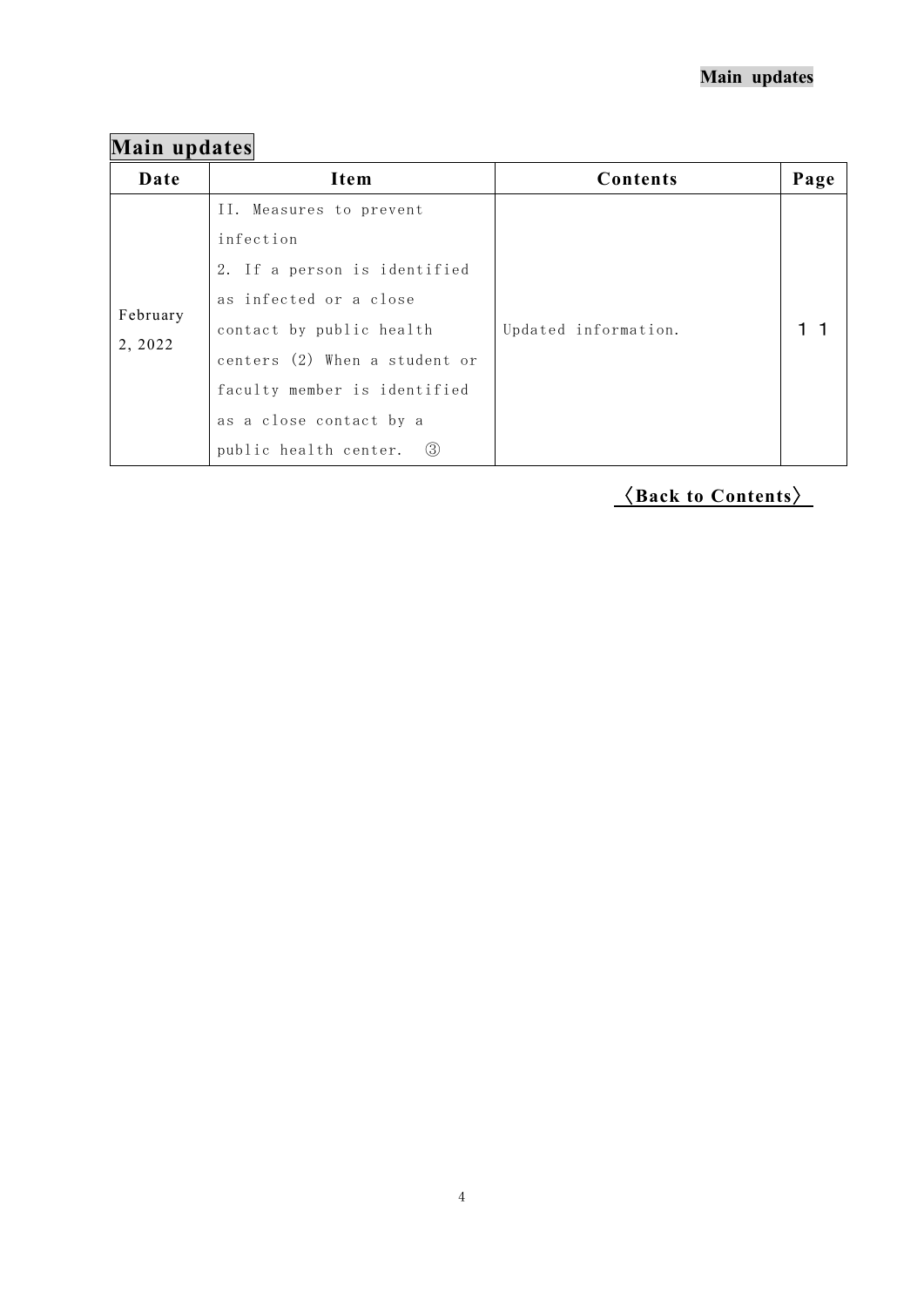

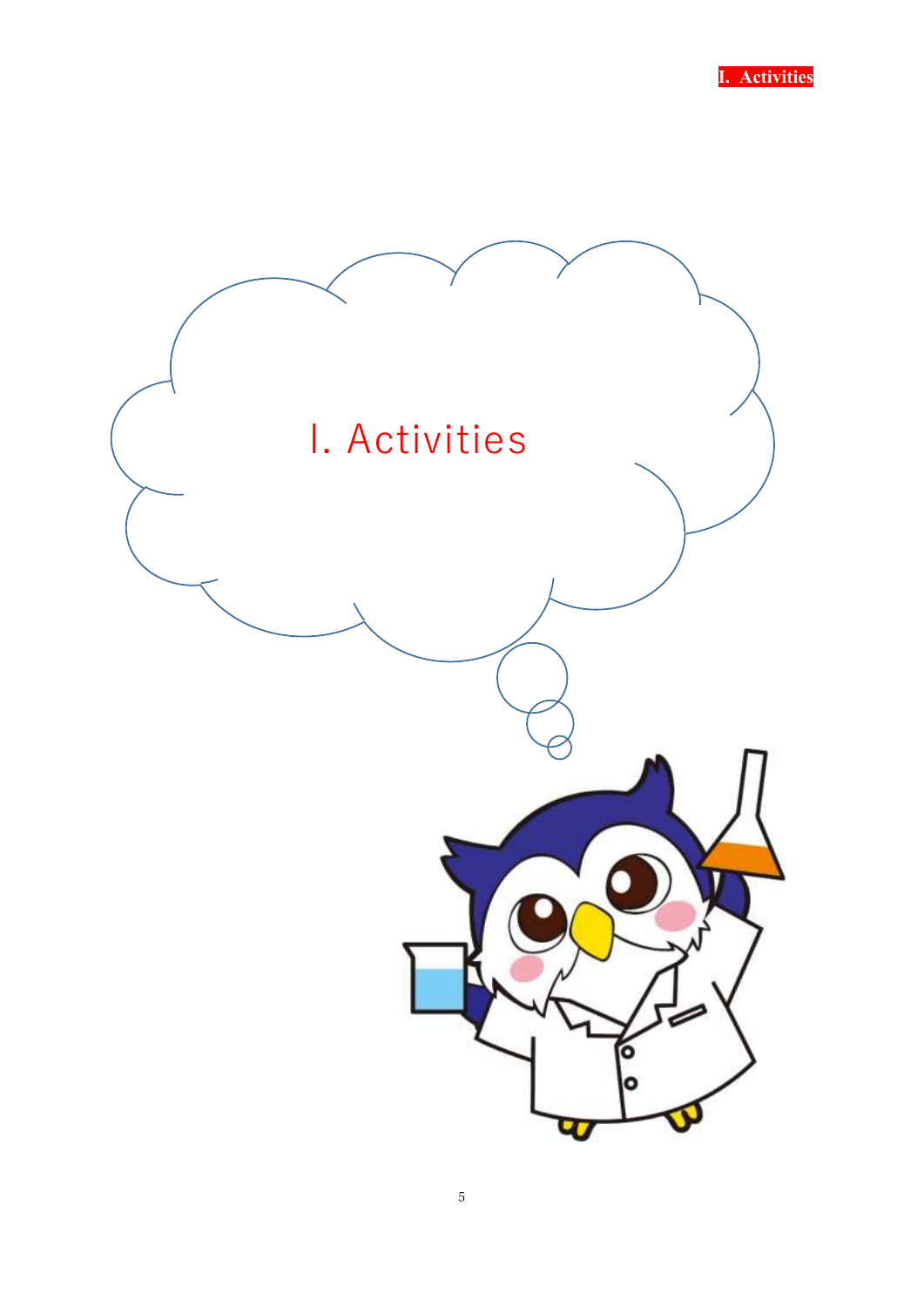## **I. Activities**

## <span id="page-5-0"></span>**1. Classes and educational activities**

In light of the lifting of the emergency declaration issued between July 12, 2021 and September 30, the class delivery method will be changed to face-to-face teaching based on Activity Restriction Guidelines Level 1 from October 11.

## **<Class management based on Activity Restriction Guidelines Level 1>**

In principle, approximately 70% of all classes will be held face -to-face, including hybrid classes, that are partly online. To avoid crowding and prevent infection on campus, sufficient distance between seats will be provided in classrooms.

In addition, approximately 30% of all classes that are suitable for online education will be conducted using one of the online class delivery types (mainly the on-demand type).

Under Activity Restriction Guidelines Level 1, students are expected to commute to school, so please make sure to live within commuting distance . However, for students who are deemed unable to attend school for unavoidable reasons, such as having underlying health conditions that are likely to become severe as a result of infection with the new coronavirus, a special permission will be granted for such students to take face-to-face classes online. Students who wish to apply for the permission should follow the prescribed procedures.

■ Academic Year 2021-Classes(Ninth Report) <https://www.meiji.ac.jp/koho/natural-disaster/NinthReport.html>

## <span id="page-5-1"></span>**2. Research activities**

In order to prevent the spread of infection, it is possible to carry out research activities within the university while paying sufficient attention to the research environment, such as wearing a mask. However, please keep in mind and use the laboratory to maintain sufficient interpersonal distance.

When conducting research activities, be sure to check "IV Research Activities and [Guidelines for the Prevention of the Spread of the New Coronavirus Infection ".](#page-23-0)

## <span id="page-5-2"></span>**3. Extracurricular activities**

Some face-to-face activities are permitted by the University, if students and others take thorough measures to prevent infection.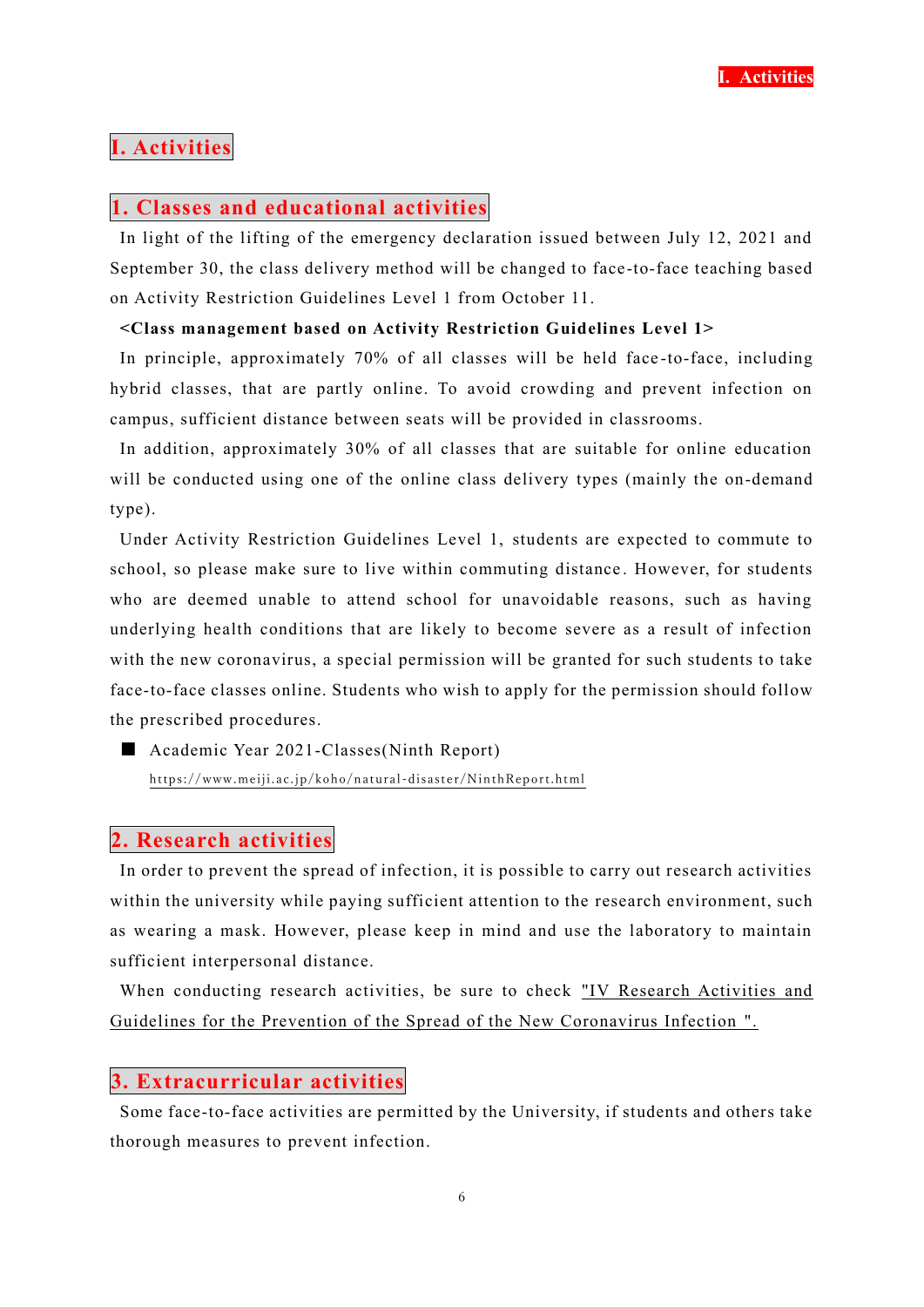

Make active use of online activities when online alternatives are available .

In the case of planning an event (such as a sports competition and student group activities), make sure to consult the University in advance.

## <span id="page-6-0"></span>**4. Counter services (Offices)**

Take all necessary measures to prevent the spread of infection when visiting university offices. To avoid any risk we highly recommend the use of the Contact Form below.

■Contact Form

<https://www.meiji.ac.jp/koho/natural-disaster/form.html>

## **[Automatic certificate issuing machines]**

Please check the website below for the operating schedule of automatic certificate issuing machines. Please make sure to check the following website before using this service, as operating hours may change depending on the latest situation of the spread of new coronavirus infection.

 ■For information on certificate issuing services, check the following website: <https://www.meiji.ac.jp/certificate/6t5h7p00003d0qj2.html>

## <span id="page-6-1"></span>**5. Facility lending**

As a general rule, facilities such as classrooms, conference rooms are available to rent limited to Meiji University students and faculty members for the purposes of education and research. The venue rental procedure will be the same.

When using any facility, make sure that the number of people using it is less than  $2/3$ of capacity to ensure sufficient space of at least 1meter between each user.

No lending of facilities to those outside Meiji University will be made until the Activity Restriction Guidelines level reaches 0.

## <span id="page-6-2"></span>**6. Meetings within the University**

Upon taking all necessary measures to prevent the spread of infection, faculty members are allowed to hold face-to-face meetings. Online or written meetings should also be utilized whenever possible.

〈**[Back to Contents](#page-1-0)**〉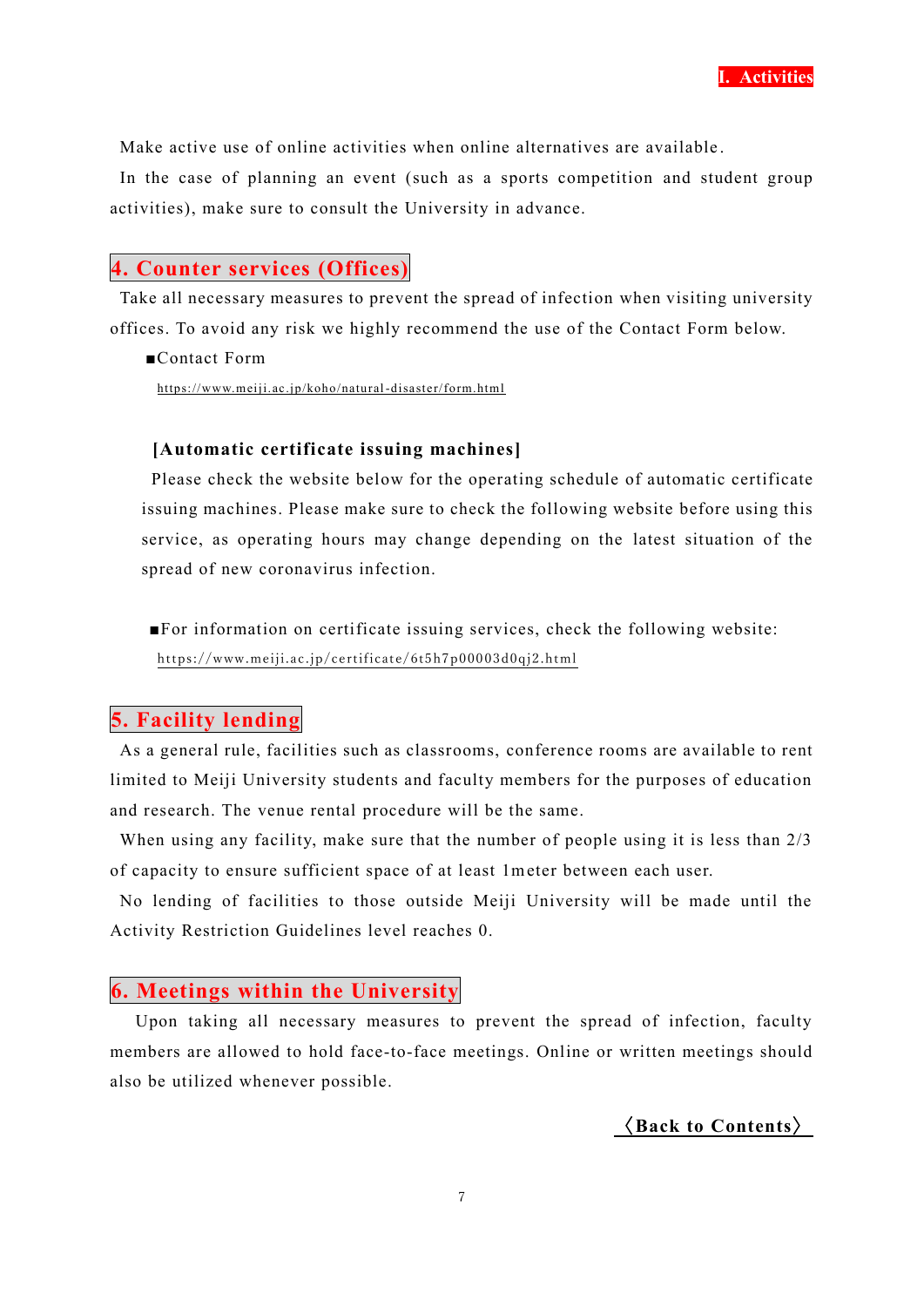**II. Measures to prevent infection**

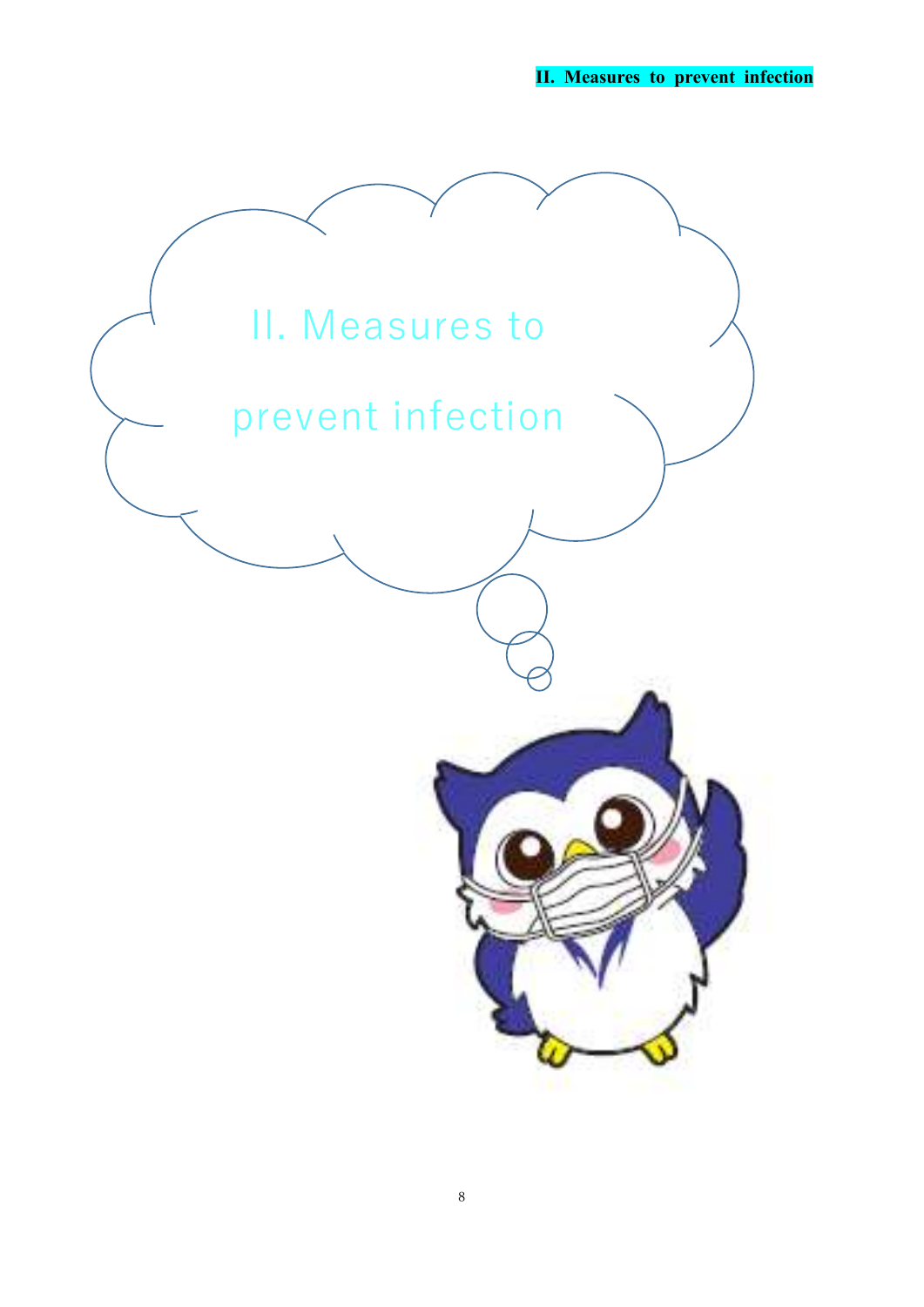## **II. Measures to prevent infection**

## <span id="page-8-0"></span>**1. Measures to prevent the spread of infection at the University**

To ensure safe use of facilities and equipment, the University takes all possible measures, including cleaning and disinfection, enhanced ventilation, and splash prevention. Details of these measures may change depending on the future situation. ■Measures to prevent the spread of infection at Meiji University

[https://www.meiji.ac.jp/koho/natural-disaster/6t5h7p000032pt0n](https://www.meiji.ac.jp/koho/natural-disaster/6t5h7p000032pt0n-att/a1593502740366.pdf) -att/a1593502740366.pdf



Photographs of university efforts to prevent infection can be found in "V. Photographs [of infection control measures".](#page-28-0)

## **(1) Cleaning and disinfection**

\*Hand sanitizer is installed at the entrance of each building and inside buildings. \*Classrooms are cleaned and disinfected after use, by the next day.

\*Face guards, sterilization sheets, and disinfectant sprays are available in faculty rooms for use by teachers.

## **(2) Ventilation**

- \*Air conditioning is operated with an emphasis on ventilation.
- \*As a result of adequate ventilation, it may not be possible to maintain a comfortable environment in terms of temperature and humidity. We ask for your understanding.
- \*When conducting face-to-face classes, make sure that doors, vents, and windows are open and well ventilated after classes and during breaks for safety reasons.

## **(3) Prevention of splash**

Vinyl sheets and other materials to prevent respiratory droplets infection are installed at office counters on campus. In addition, an acrylic panel has also been installed on the teacher's desk in each classroom.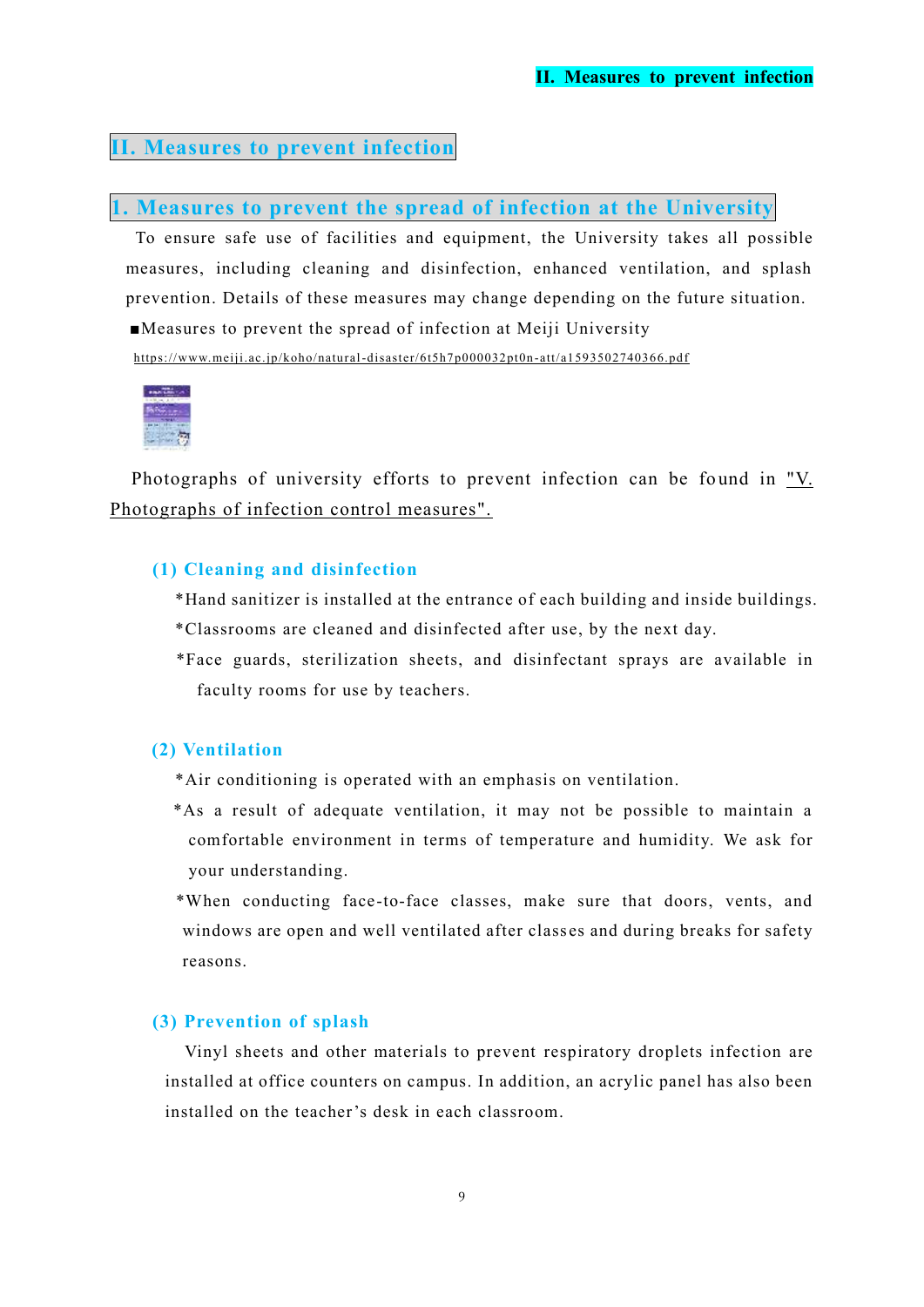#### **(4) Use of open spaces**

 In order to prevent infection, the use of the benches and tables in the open spaces (common areas) of the University may be restricted and/or the number of seats may be limited. As a general rule, the use of drinking water fountain and hand dryers has been suspended.

#### **(5) Use of elevators and escalators**

 To avoid congestion in elevators, use the stairs and escalators as much as possible. When using an elevator or escalator, make sure to practice physical distancing from others.

 \* Although elevators and escalators are cleaned regularly, since an unspecified number of people will touch the buttons and handrails, frequent hand washing after use is recommended.

## **(6) Recommendation of COCOA (application software for contact confirmation) download**

 Meiji University strongly recommends to install and use the "New Coronavirus Contact Confirmation App" called "COCOA", a contact notification application with infected people, provided by the Ministry of Health, Labor and Welfare.

If identified as a close contact with an infected person, monitor for symptoms and follow the app's instructions to receive appropriate medical care and contact the COVID-19 consultation center/local public health center.

■How to install COCOA (Ministry of Health, Labour and Welfare website) <https://www.mhlw.go.jp/content/10900000/000647649.pdf>

#### **(7) Public announcements to raise awareness of the spread of infection**

 In between class periods, announcements will be made via the public announcement system regarding infection prevention measures and precautions to be taken when entering the building.

## <span id="page-9-0"></span>**2. If a person is identified as infected or a close contact by public health centers**

## **(1) When a student or faculty member is tested positive for COVID-19**

① If tested positive for COVID-19, notify the school office by phone or the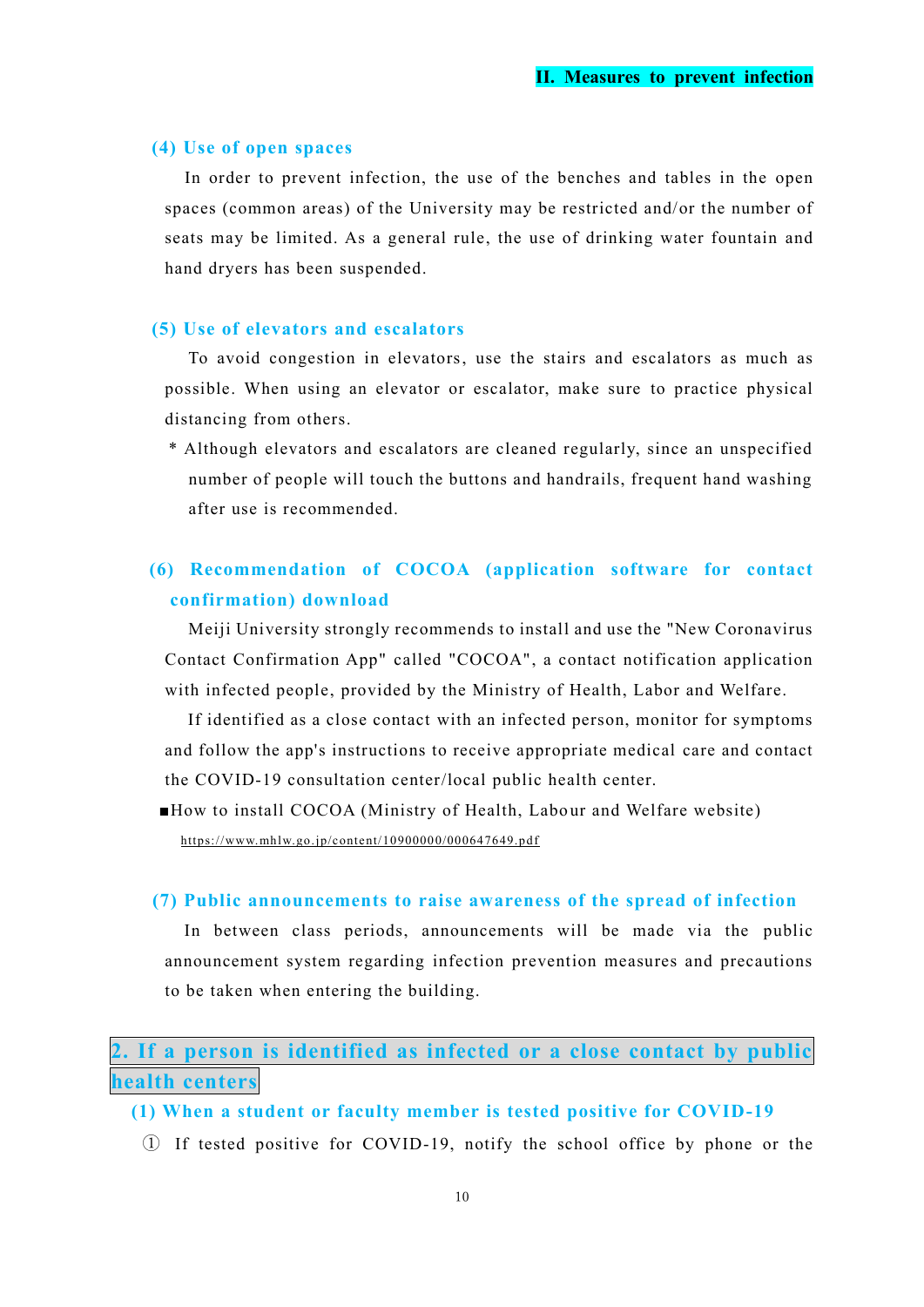Contact Form.

- ② Students or faculty members who are infected with the new coronavirus are not allowed to enter the university campus for the period of time instructed by the public health center or medical institution.
- ③ After recovering, contact the school office by phone or the Contact Form.
- ④ Students who tested positive for the new coronavirus should consult with their school office about how to handle their class absences.
- ■Contact Form

<https://www.meiji.ac.jp/koho/natural-disaster/form.html>

## **(2) When a student or faculty member is identified as a close contact by a public health center.**

- ① If identified as a close contact, follow the instructions of the healthcare center and take the necessary tests at medical institutions.
- ② Contact your school office by phone or the Contact Form. Upon receiving the test result, be sure to inform the school office regarding the result.
- ③ If students or faculty members are identified as a close contact by the public health center or medical institution, the students or faculty members are not allowed to enter the campus during the period instructed by the public health authorities.

\* If a person is unable to undergo an examination at a medical institution, the period of suspension from entry shall be 7 days from the date of the last close contact with a person infected with the Omicron strain. In the case of the last close contact with a person infected with the Delta strain, the entry ban period is 14 days.The student will not be able to enter the campus during this period. Please check your health condition by yourself such as taking temperature until 10 days have passed.

However, if certain conditions are met, teachers can shorten the suspension period (5 days from the date of the closest contact). If it is necessary to shorten the suspension period, consult with Personnel Office in advance through a manager in the office of the department to which you belong or a manager in the department to which you belong.

④ Students who have been infected with the new coronavirus should consult with their school office about how to handle with their class absences.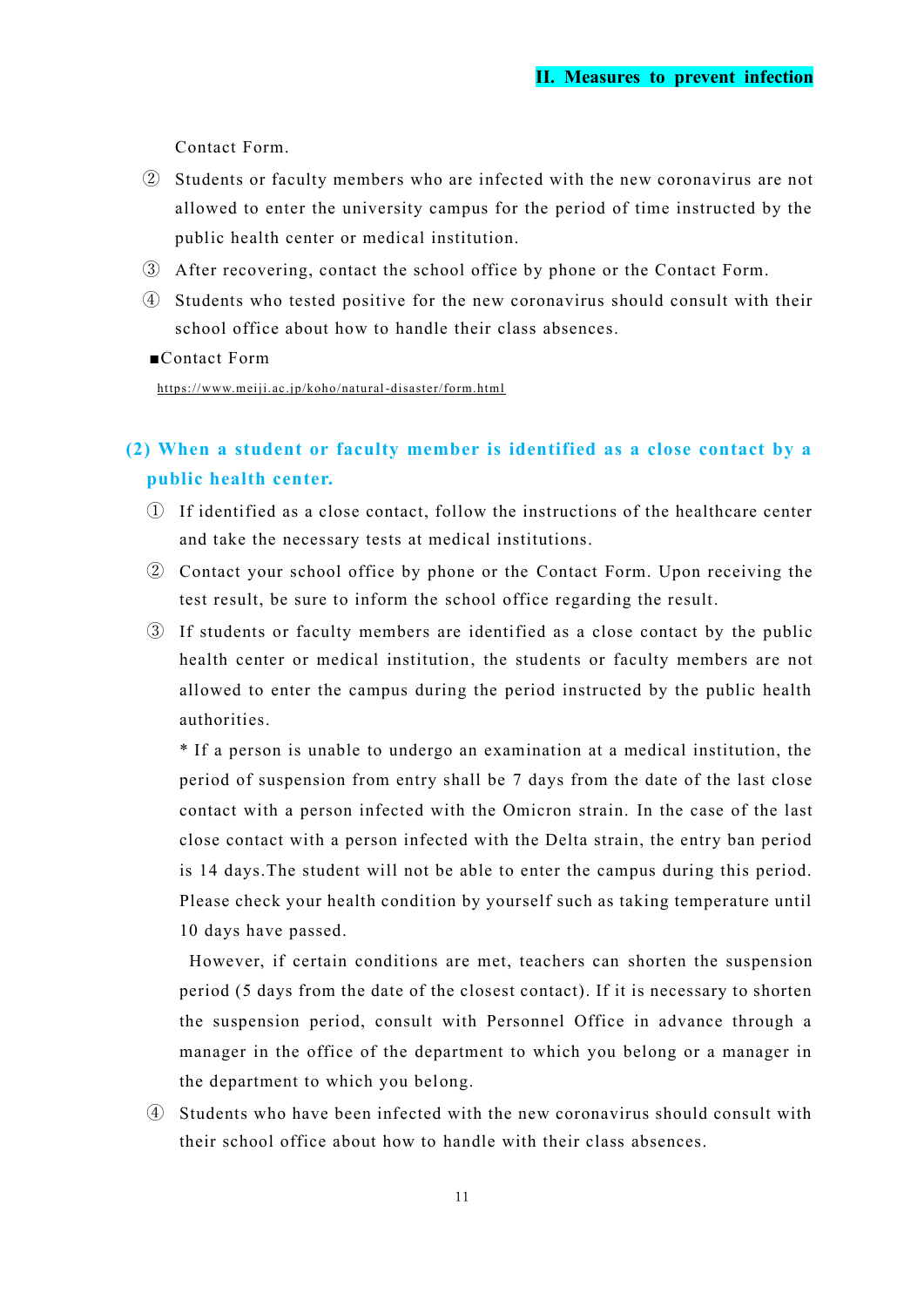## ■Contact Form

<https://www.meiji.ac.jp/koho/natural-disaster/form.html>

<span id="page-11-0"></span>**3. What students or faculty members should do when they are not feeling well**

## **(1) If a student or faculty member is examined for the new coronavirus infection**

- ① If tested for the new coronavirus at a medical institution, contact your school office by phone or the Contact Form. Upon receiving the test result, be sure to inform the school office regarding the result.
- ② In case students or faculty members receive a confirmed positive test result, the students or faculty members are not allowed to enter the campus during the period instructed by the public health authorities.
- ③ Students who have been infected with the new coronavirus should consult with their school office about how to deal with their absence from class.
- ■Contact Form

[https:/ /www. meiji .ac. jp/k oho/nat ural](https://www.meiji.ac.jp/koho/natural-disaster/form.html) -disas ter/ form .html

- **(2) When students or faculty members have symptoms of a cold (fever, cough, fatigue, abnormal sense of smell or taste, etc.) and have not received testing for new coronavirus infection.**
	- ① Students and faculty members with symptoms such as fever should first consult their primary care physician or other nearby medical institution by phone, and then visit a doctor. If the doctor suspects an infection, a test for the new coronavirus infection will be administered.
	- Ministry of Health, Labour and Welfare Website https://www.mhlw.go.jp/stf/seisakunitsuite/bunya/kenkou\_iryou/dengue\_fever\_qa\_00001.htm l#Q5-1
- ② Follow the instructions of the doctor when entering the campus after the examination.
	- \* If tested positive for the new coronavirus infection, follow the guidelines as described in 2 (1) above.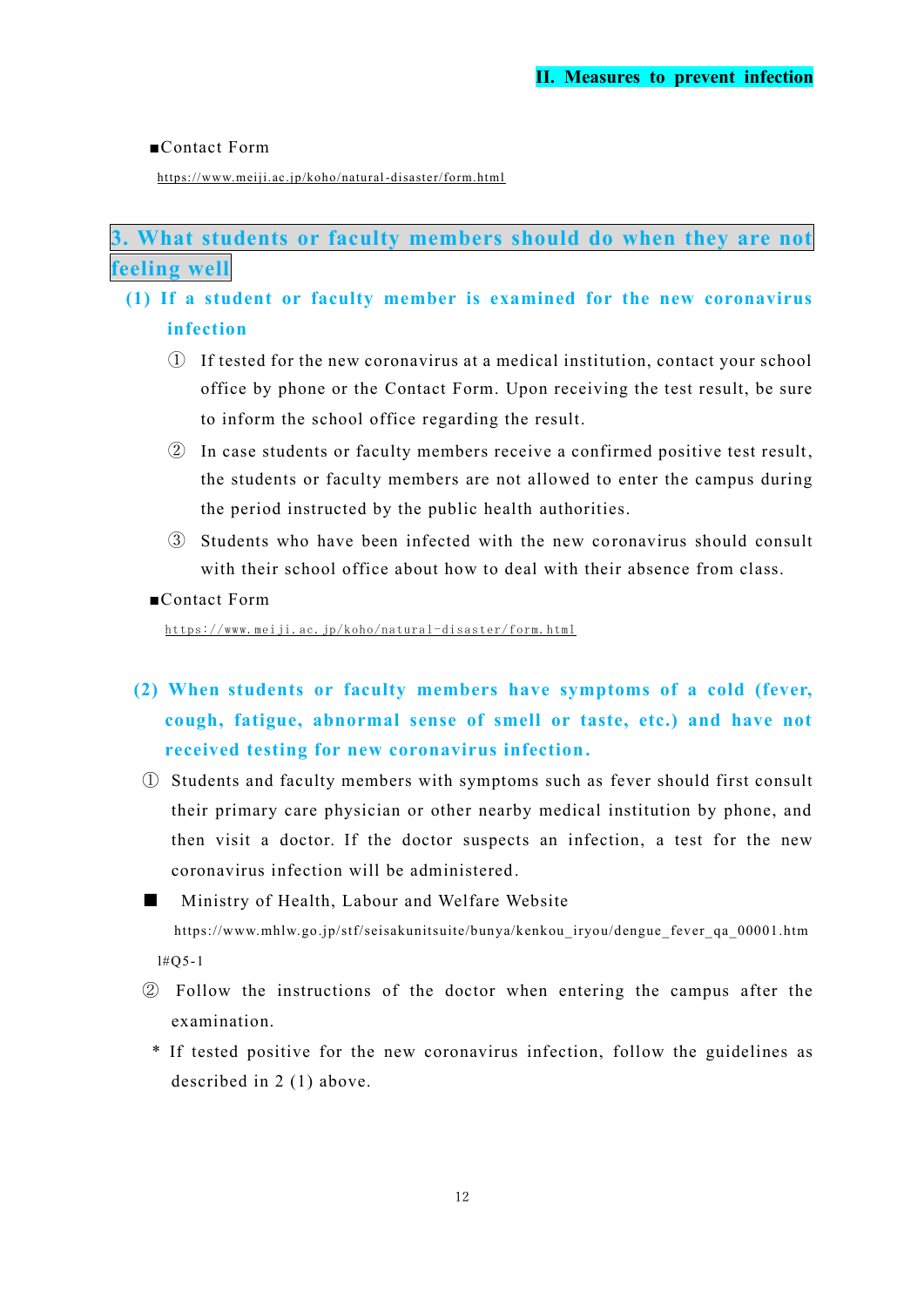- <span id="page-12-0"></span>**4. If a family member or roommate is identified as an infected person by a public health center**
	- ① In this cases, there is a high possibility that students or faculty members may be identified as a close contact by a public health center. From the viewpoint of infection prevention, the students or faculty members are not allowed to enter the campus. Students and staff should wait for the public health center to contact them and follow their instructions.
		- \* When a member of a household is identified as a close contact, the student or faculty may enter the campus if the infection is not yet known to that person.
	- ② When students or faculty members are also identified as a close contact by the public health center, follow the instructions as set out in 2 (2) above.

## <span id="page-12-1"></span>**5. Measures to be taken in the event of infection**

- ① When contacted by an infected person or a person in close contact, the relevant department will disinfect and close the area affected based on the predetermined flow.
- ② If necessary, the new coronavirus task force will be convened to deal with serious cases.
- ③ Appropriate reports and consultations will be made to the authorities, such as health centers and the Ministry of Education, Culture, Sports, Science and Technology.

## <span id="page-12-2"></span>**6. Prevention of infection and health management**

- ① Thoroughly wash your hands and gargle frequently when return ing home from outings and before meals. When coughing or sneezing, please practice cough etiquette (use a mask, tissue, handkerchief, or sleeve to cover your mouth and nose). Try to prevent the spread of infection by avoiding crowded places as much as possible.
- ② Wearing a mask has been recognized as highly effective to prevent infection. At the same time, it has been pointed out that there are differences in the effectiveness of mask materials in preventing transmission. We recommend wearing a nonwoven mask that is considered to be the most effective in preventing infection.
- ③ To boost your immune system, try to get enough sleep, eat a well-balanced diet,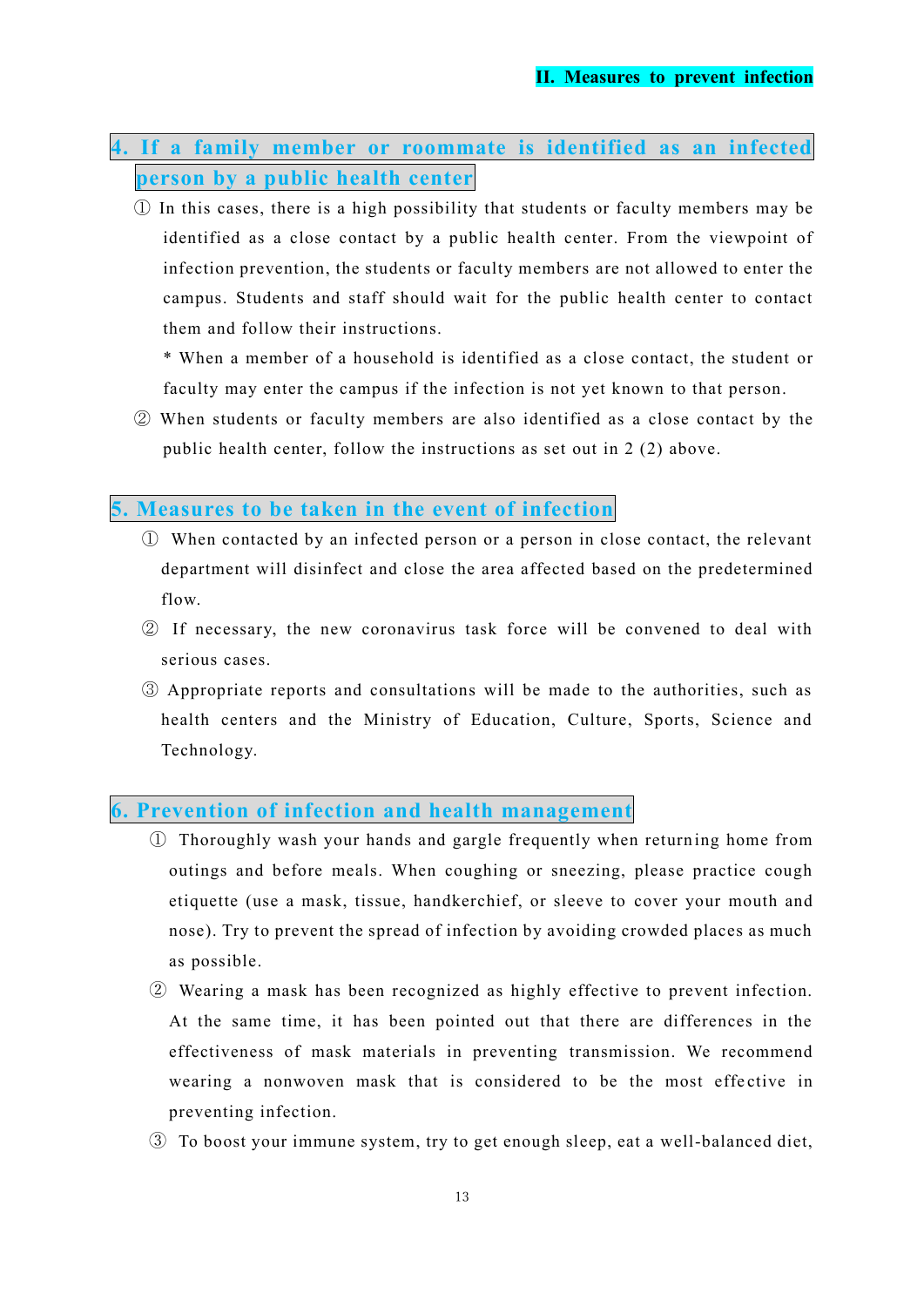and exercise moderately.

- ④ Take a rest at home when experiencing symptoms of a cold such as a fever.
- ⑤ If physical symptoms that are suspected to be new coronavirus infection persist, consult a medical institution immediately.

## <span id="page-13-0"></span>**7. International travel**

## **(1) Students intending to travel abroad**

Do not travel to country/region designated as risk level 3 by the Ministry of Foreign Affairs in its travel safety information and infectious disease risk information (Travel warning).Avoid non-essential travel to country/region that are at risk level 2. In the case of study abroad programs approved by the University, such as university-wide exchange programs, students may be permitted to travel to the risk level 2 or 3 country/region on the condition that the safety of the students is ensured.

■Ministry of Foreign Affairs Overseas Safety website

<https://www.anzen.mofa.go.jp/>

■Ministry of Education, Culture, Sports, Science and Technology website [https://www.mext.go.jp/a\\_menu/coronavirus/index.h](https://www.mext.go.jp/a_menu/coronavirus/index.html) [tml](https://www.mext.go.jp/a_menu/coronavirus/index.html)

## **(2) Entering Japan**

The quarantine measures at airports are strengthened regardless of nationality when entering Japan. All travelers are required to submit a Written Pledge and a certificate of COVID-19 negative test result conducted within 72 hours prior to departure for Japan. A PCR test will be conducted at the port of entry. Follow the instructions of the officer in charge. For 14 days from the day after the arrival, all person is required to comply with the various items in the Written Pledge, such as self-isolation at home or at a designated accommodation, prohibition of using public transportation, reporting health condition to the local public health office, and installing the designated mobile app to retain/report your location. In the case of returning from the countries/regions where Omicron shares are dominant, the restriction period is reduced from 14 days to 10 days.

If travelers are entering Japan from a country/region designated by the Japanese government, as an additional measure, they are required to stay at an accommodation facility secured by the quarantine station for 3 to 10 days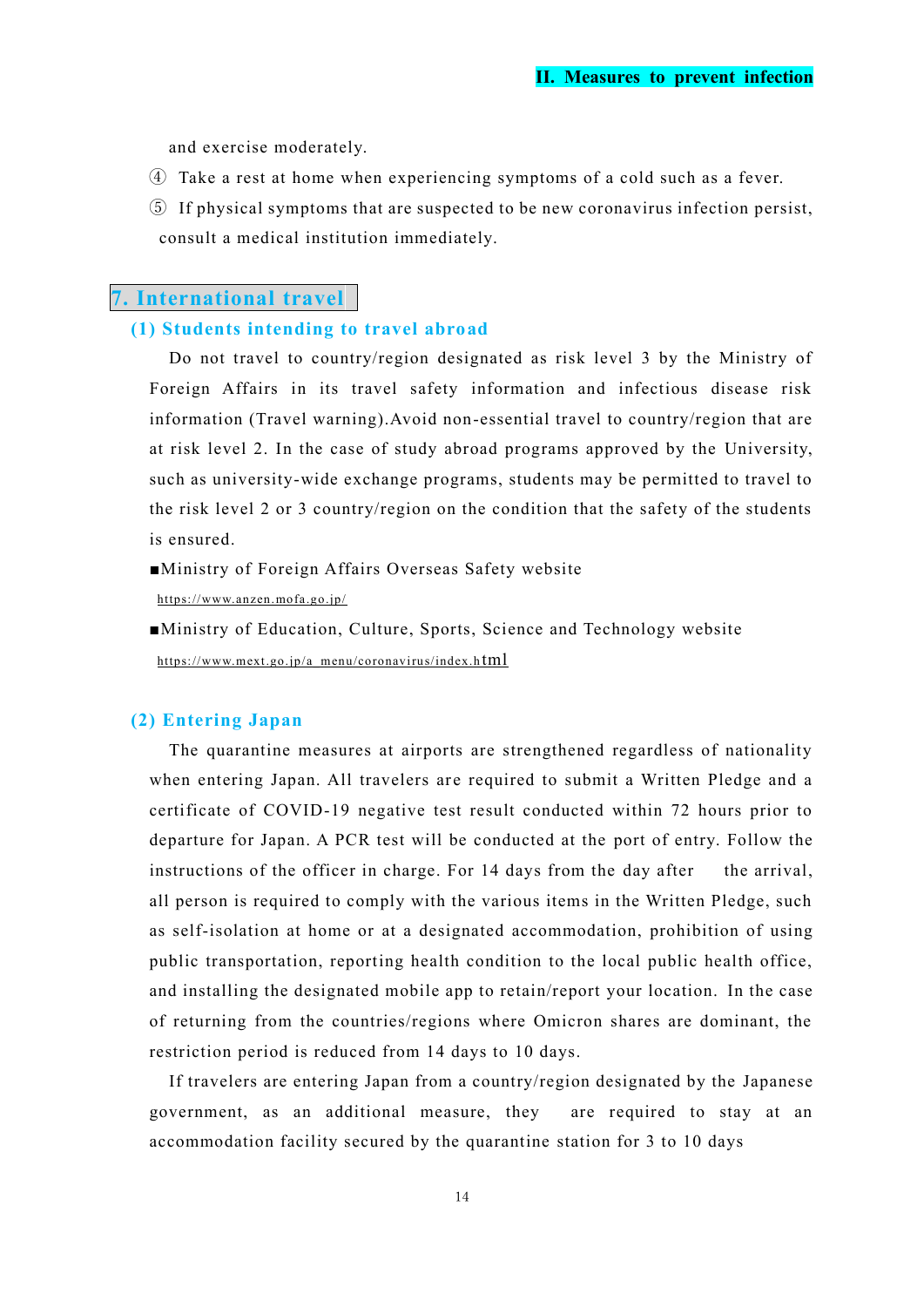For non-Japanese nationals applying for a visa for new entry, there may be changes in the documents to be submitted and/or entry may be restricted due to the spread of the novel coronavirus infection. Please check the information on the websites of the Ministries concerned.

- ■Ministry of Foreign Affairs website [https://www.mofa.go.jp/mofaj/p\\_pd/pds/page25\\_002019.html](https://www.mofa.go.jp/mofaj/p_pd/pds/page25_002019.html)
- ■Immigration service agency website https://www.moj.go.jp/isa/hisho06\_00099.html
- ■Ministry of Health, Labour and Welfare website [https://www.mhlw.go.jp/stf/seisakunitsuite/bunya/0000164708\\_00001.html](https://www.mhlw.go.jp/stf/seisakunitsuite/bunya/0000164708_00001.html)

## <span id="page-14-0"></span>**8. Daily life**

The Sub-Committee on Countermeasures against New Coronavirus Infections reported that the risk of infection increases in the following five situations.

To protect your own health and not to infect others around, avoid these situations  $(1)$  ~ $(5)$  as much as possible.

## **(1) Drinking and social gatherings**

- \*Drinking alcohol improves mood and at the same time decreases attention. In addition, hearing is dulled and it leads to speaking in a louder voice .
- \*The risk of infection increases when large numbers of people are in a small space separated only by partitions for a long time.

\*Sharing glasses and chopsticks increases the risk of infection.

## **(2) Long feasts in large groups**

- \*Prolonged eating and drinking, eating and drinking with entertainment, and late night drinking involve a higher risk of infection compared to a short meal.
- \* The risk of infection is increased by eating and drinking in a large group of people, for example, 5 or more people, because in groups people have to talk louder and droplets of saliva spread more often.

## **(3) Conversation without a mask**

\* Talking at close range without a mask increases the risk of airborne or micro -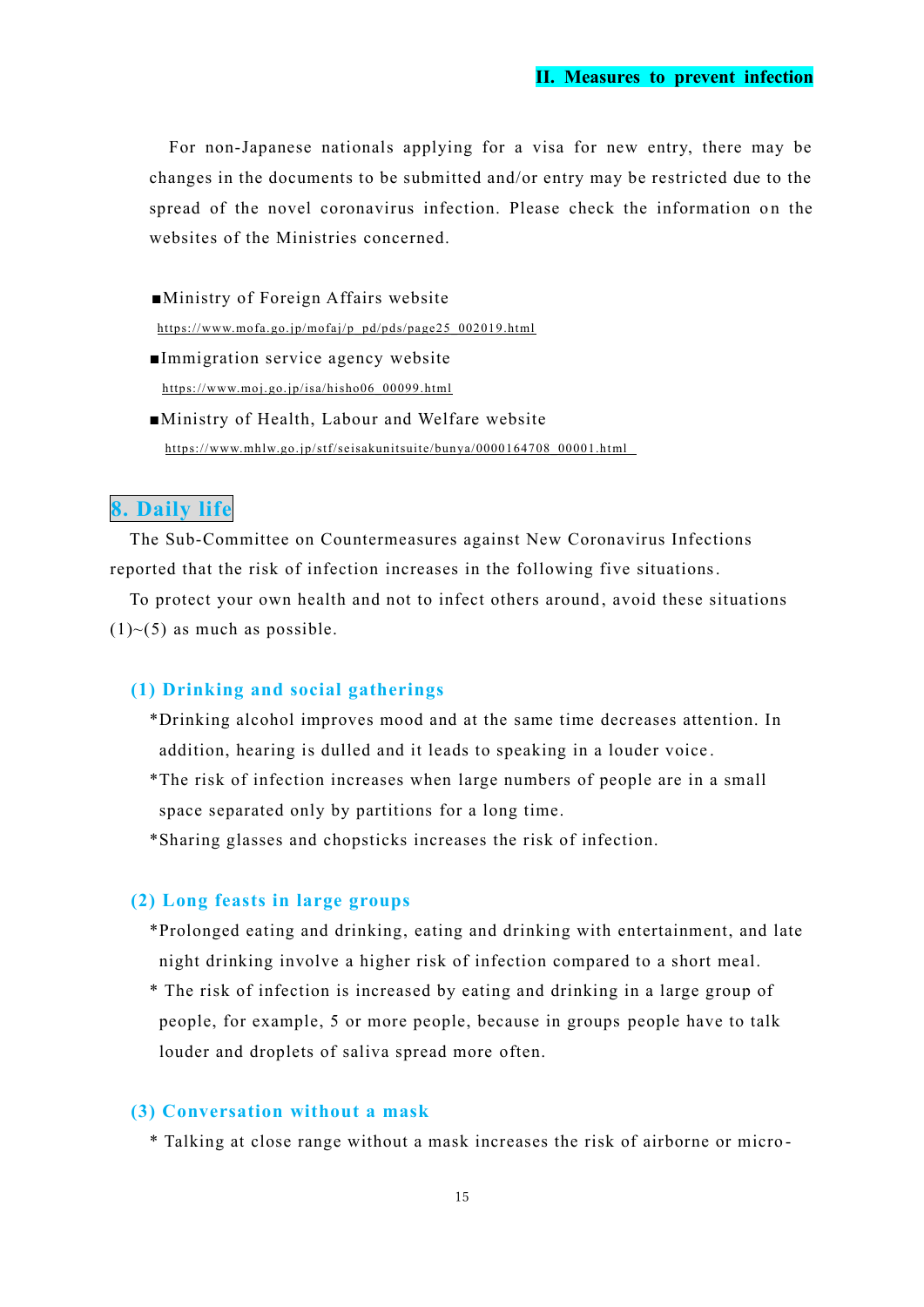droplet infection.

- \* Cases of infection without masks were observed during gatherings in karaoke bars.
- \* Be cautions and wear a mask when traveling by car or bus.
- \* It is recommended to wear a nonwoven mask, which is highly effective in preventing infection, instead of cloth or urethane masks.

## **(4) Communal living in a small space**

- \* Living together in a small limited space increases the risk of infection because the enclosed space is shared by several people for a long time.
- \* There have been reports of suspected infections in common areas such as dormitory bedrooms and bathrooms.

## **(5) Switching locations**

- \* When moving to another location, such as during work/class breaks, the risk of infection may increase due to the feeling of relaxation and changes of the environment.
- \*Suspected cases of infection were identified in rest rooms, smoking areas and changing rooms.
- <span id="page-15-0"></span>■ "5 situations" that increase the risk of infection , Cabinet Secretariat HP https://corona.go.jp/prevention/pdf/en.5situations.pdf

## **9. Definition of a close contact**

In the "Guidelines for Conducting Active Epidemiological Surveillance of Patients with Novel Coronavirus Infections" of the Infectious Diseases Surveillance Center of the National Institute of Infectious Diseases, published on May 29, 2020, "a close contact" is defined as those who has been in contact with a person with a confirmed positive result (including asymptomatic) during the period of possible infection and who falls under the categories in the next page. The final determination of a close contact person is made by the public health center.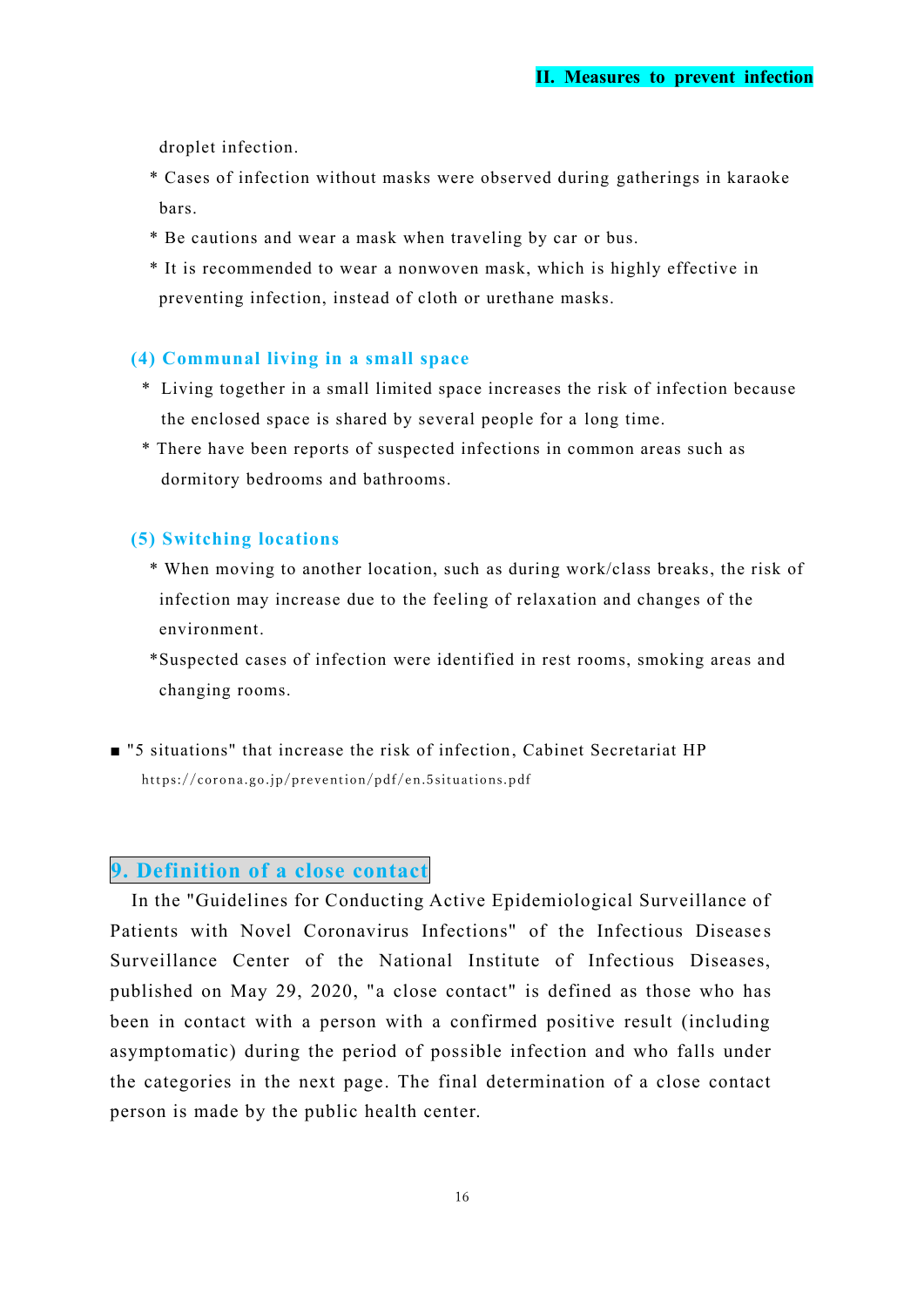- (1) Those who live with or have had prolonged contact with an infected person (Including inside a vehicle or an aircraft)
- (2) A person who has examined, or cared for, an infected person without proper infection protection
- (3) Persons who are likely to have had direct contact with contaminants such as the respiratory secretions or body fluids of an infected person
- (4) Other: Persons who have had arm's length contact (roughly one meter) with an "infected person" for more than 15 minutes without conforming to the necessary infection prevention measures (as a general rule the infectiousness of a patient is based on the surrounding environment, contact conditions, and other individual circumstances).

〈**[Back to Contents](#page-1-0)**〉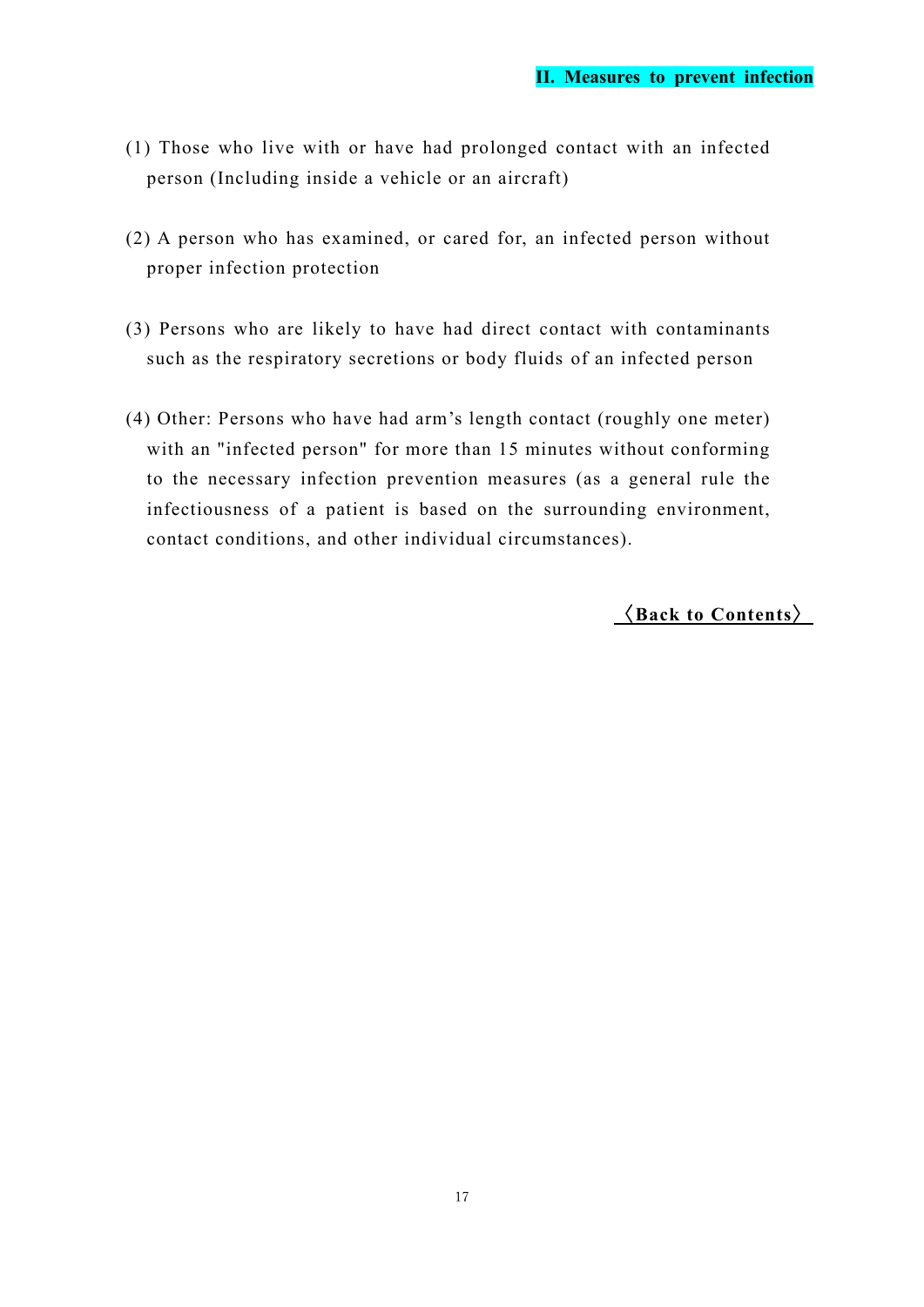**III. Restrictions on entry to campus**

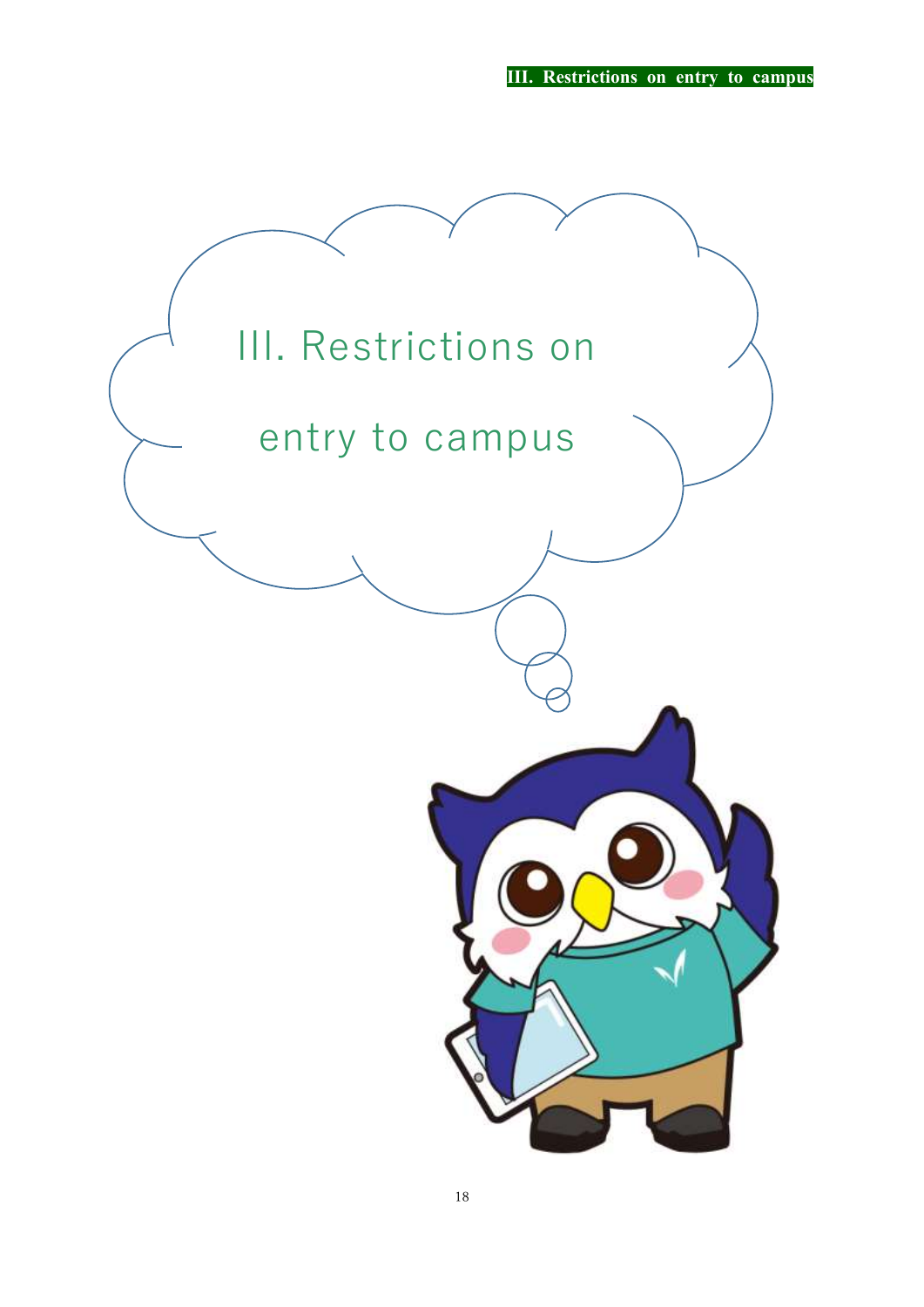## **III. Restrictions on entry to campus**

## <span id="page-18-0"></span>**1 Restrictions on campus entry**

## **(1) Those who are permitted to enter campuses**

- ① Students
- ② Faculty and staff members (including temporary staff)
- ③ Contractors working on campus and visiting contractors.
- ④ Those who approved by the University
- ⑤ Prospective Meiji University students
- ⑥ Applicants for admission to Meiji University
- \* For information on entering the campus for the procedure of issuing certificates for graduates,

please refer to the page on issuing certificates for each faculty and graduate school.

<https://www.meiji.ac.jp/koho/graduates/index.html> (Japanese Only)

## **(2) Facilities available to students**

Students can use the university facilities when attending face -to-face classes, taking online classes on campus, or receiving research guidance . Some university facilities, such as libraries, are also available for use. Be sure to check each facility's website for details on how to use the facilities, hours of use, and who can use the facilities, as rules may differ from the normal situation.

People who are infected often have no symptoms and may unknowingly spread the infection to others. Therefore, to prevent infection, all students should return home as soon as possible after their classes or their business on campus has finished. Students should refrain from attending parties or social gatherings.

#### 〇**Library**

\*Please check the opening hours of the libraries

■Library HP

<https://www.meiji.ac.jp/library/news/2021/6t5h7p00003aplzu.html#eng>

### 〇**Media facilities (IT classrooms)**

\*Please check the opening hours of the media facilities

■Izumi Campus

<https://www.meiji.ac.jp/wsys/6t5h7p0000347h0i.html>

■Ikuta Campus

[https://www.meiji.ac.jp/isys/news/2021/6t5h7p00003axobb](https://www.meiji.ac.jp/isys/news/2021/6t5h7p00003axobb-att/6t5h7p00003axoep.pdf) -att/6t5h7p00003axoep.pdf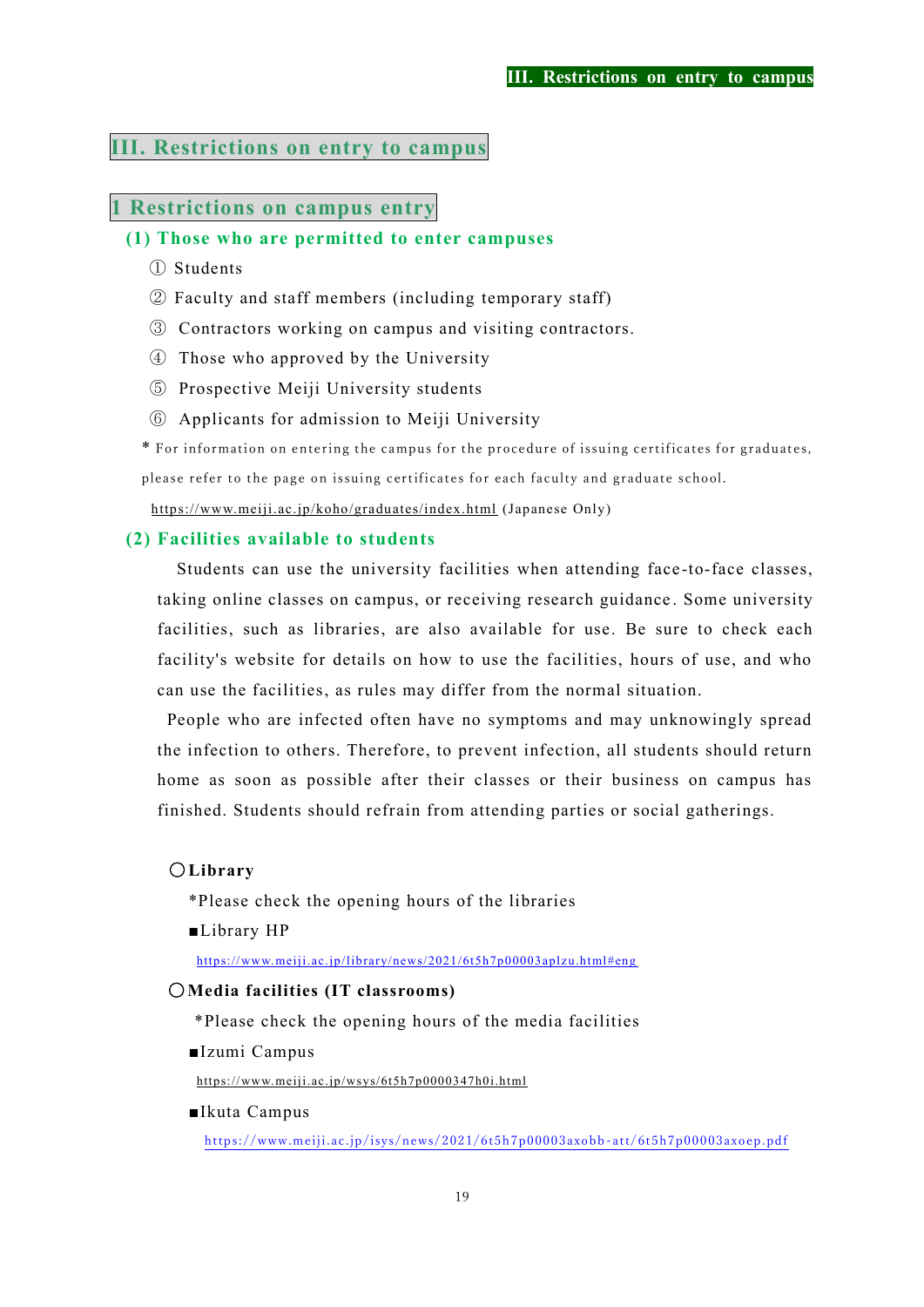■Nakano Campus

<https://www.meiji.ac.jp/nksd/news/2020/6t5h7p000034hg1s.html>

#### 〇**Museum (Surugadai Campus)**

<https://www.meiji.ac.jp/cip/english/institute/museum.html>

#### 〇**AKU YOU Memorial Museum (Surugadai Campus)**

[https://www.meiji.ac.jp/cip/english/institute/akuyou\\_museum.html](https://www.meiji.ac.jp/cip/english/institute/akuyou_museum.html)

## 〇 **Meiji University the defunct Imperial Japanese Army Noborito Laboratory Museum for Education in Peace (Ikuta Campus)**

<https://www.meiji.ac.jp/noborito/>

## 〇**Laboratories**

 Use of laboratories, faculty offices, collaborative research offices and study rooms is permitted for educational and research purposes only. In order to prevent the spread of infection, the number of people allowed to use a science laboratory or research room is limited. Consult with your academic supervisor before using those facilities.

#### **(3) Protocols when entering facilities**

 To enter facilities, a person must present a identification card at the entrance as follows. The location of ID check points are different in each campus. It is usually located at main gate, building entrance, or disaster prevention center.

 \* For those who forget to bring ID card, the person may be asked to fill out the entry form at some facilities.

\* Students and full-time faculty members should use their ID cards on entry.

①Students

 Bring a student ID card and hold the ID card over the card reader at each entrance check point.

②Full-time faculty members

Bring a faculty member ID card and hold the ID card over the card reader at each entrance check point.

③Contractors working on campus and visiting contractors

Show a staff ID or other type of identification card at the entrance .

④ Those who approved by the University

Fill out the entry form at the entrance of each building.

⑤Prospective Meiji University students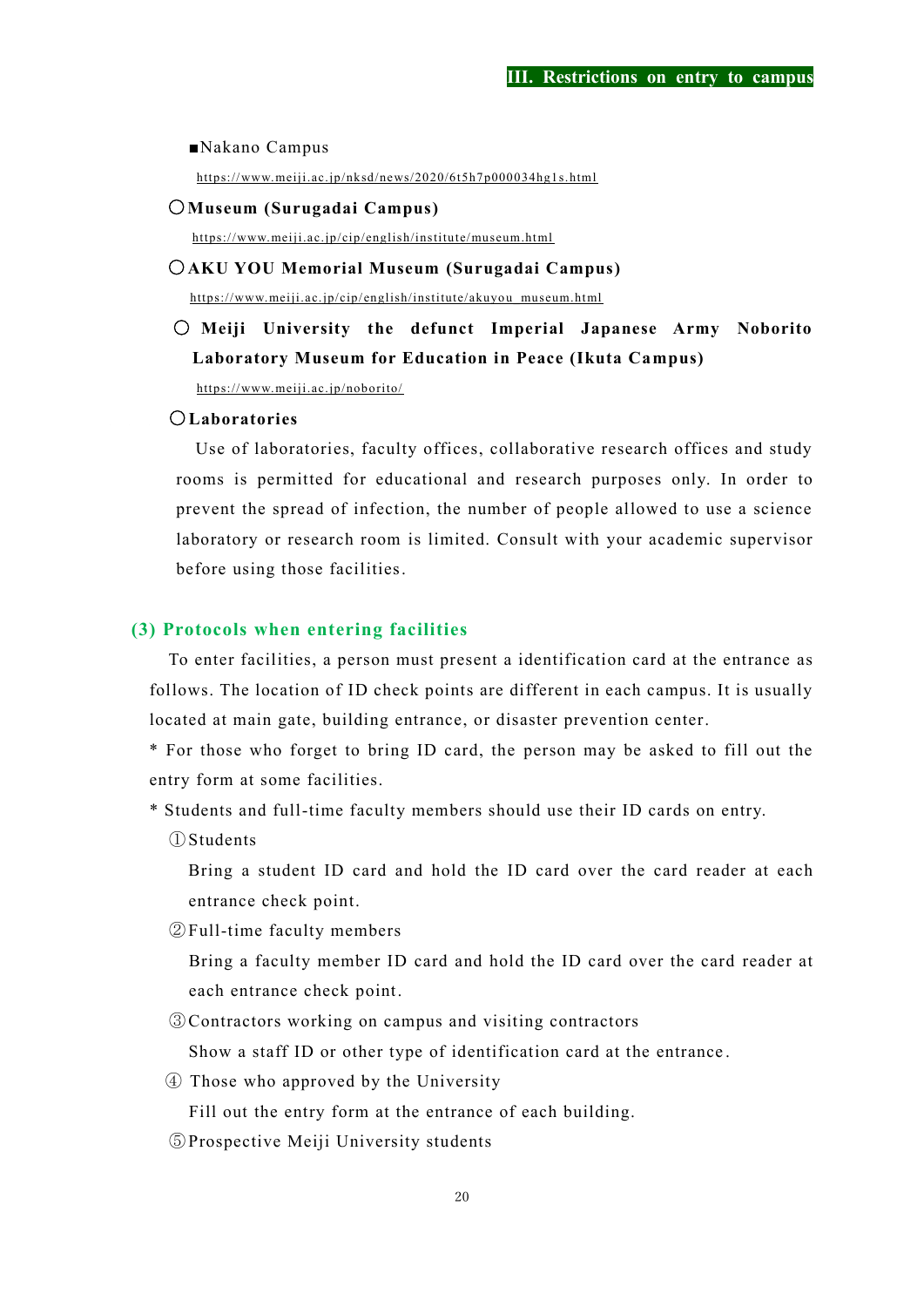Fill out the entry form at the entrance of each building.

⑥Applicants for admission to Meiji University

Fill out the entry form at the entrance of each building.

## **(4) Rules for entering campus**

- ① Before entering campus, take temperature at home and make sure that there are no concerns about your physical condition.
- ② Do not enter the campuses if a person has a fever of 37.5 ℃ or higher, or if feeling unwell.
- ③ Non-contact thermometers are installed at each campus. If forget to take temperature at home, check your temperature using these non-contact thermometers.
- ■Map showing the locations of the thermometers

[https://www.meiji.ac.jp/koho/natural-disaster/thermometer/location\\_english.pdf](https://www.meiji.ac.jp/koho/natural-disaster/thermometer/location_english.pdf)



- ③ Wear a mask when entering the facilities. It is recommended to wear a nonwoven mask, which is highly effective in preventing infection, instead of cloth or urethane masks. However, wearing a mask in a hot and humid environment may increase the risk of heat stroke, therefore, if outside and can maintain a sufficient distance (at least 2 meters or more) from other people, remove your mask to prevent heat stroke.
	- Heat Disorder Prevention Actions in the Ministry of Health, Labour and Welfare "new way of life"

https://www.mhlw.go.jp/stf/seisakunitsuite/bunya/0000121431\_coronanettyuu.html

- ④ When entering the campus, use the hand sanitizer installed at the entrance of each facility, and wash your hands with soap frequently.
- ⑤ If you feel unwell on campus, do not push yourself too hard and go home immediately. Before going home, consult with the staff nearby or visit the clinic on campus.
- ⑥ When entering a facility please ensure social distancing (2 meters or more). Be aware of the 3 C's (Closed spaces, Crowded places, and Close -contact settings).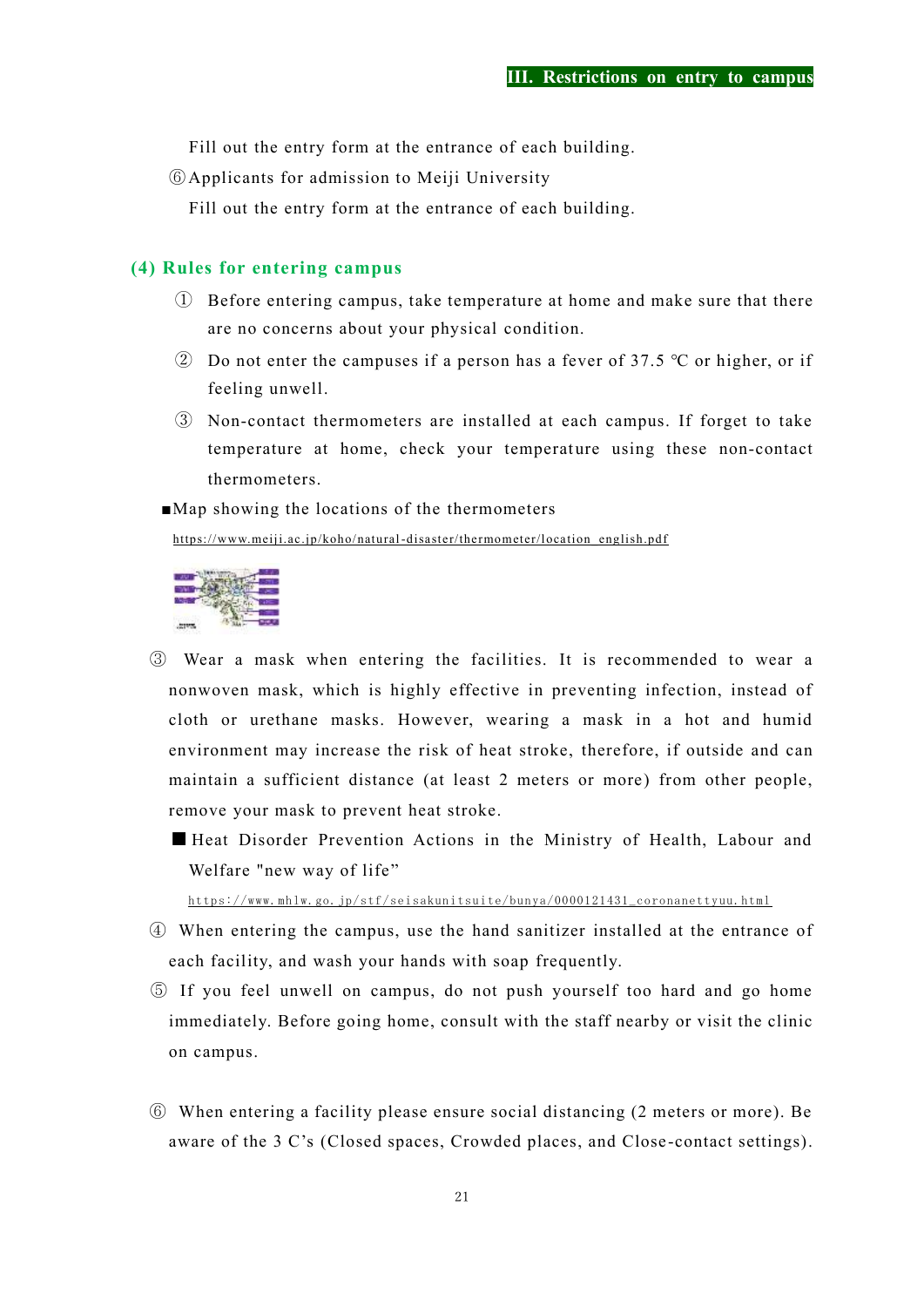- ⑦ To prevent droplet infection, avoid unnecessary conversations and reduce physical contact to lower the risk of contact infection.
- ⑧ If noting any symptoms of a fever or cold within 2 to 3 days of entering the campus, contact appropriate office.

## <span id="page-21-0"></span>**2 Welfare**

## **(1) Student cafeterias and stores**

Some of the University's welfare facilities are open for business. For more information, check the following website.

[https://www.meiji.ac.jp/koho/studentsservice/hour/hour.html](https://jpn01.safelinks.protection.outlook.com/?url=https%3A%2F%2Fwww.meiji.ac.jp%2Fkoho%2Fstudentsservice%2Fhour%2Fhour.html&data=04%7C01%7Cma97019%40mics.meiji.ac.jp%7C60a2025d00a44d46e29e08d88489643b%7C0f5c64587cc8444493d2cc6e3debf4c6%7C0%7C0%7C637405072910444194%7CUnknown%7CTWFpbGZsb3d8eyJWIjoiMC4wLjAwMDAiLCJQIjoiV2luMzIiLCJBTiI6Ik1haWwiLCJXVCI6Mn0%3D%7C1000&sdata=Du7gcpESXHsxyC7YYdB1C4JxsIaEMh89MSgDfEiQRjU%3D&reserved=0)

## **(2) Food and drink in university buildings**

 Eating and drinking are allowed in designated areas such as cafeterias and student lounges. To prevent crowding designated areas, eating and drinking are allowed in classrooms (some exceptions apply) only during lunch time. In such a case, please make your own efforts to prevent droplet infection by refraining from eating with groups or while talking. When finish eating or drinking, clean your seat with a disinfectant sheet or disinfection spray. These are provided in each classroom.

\* For more information, check the following website.

https://www.meiji.ac.jp/koho/studentsservice/hour/hour.html (Japanese only)

〈**[Back to Contents](#page-1-0)**〉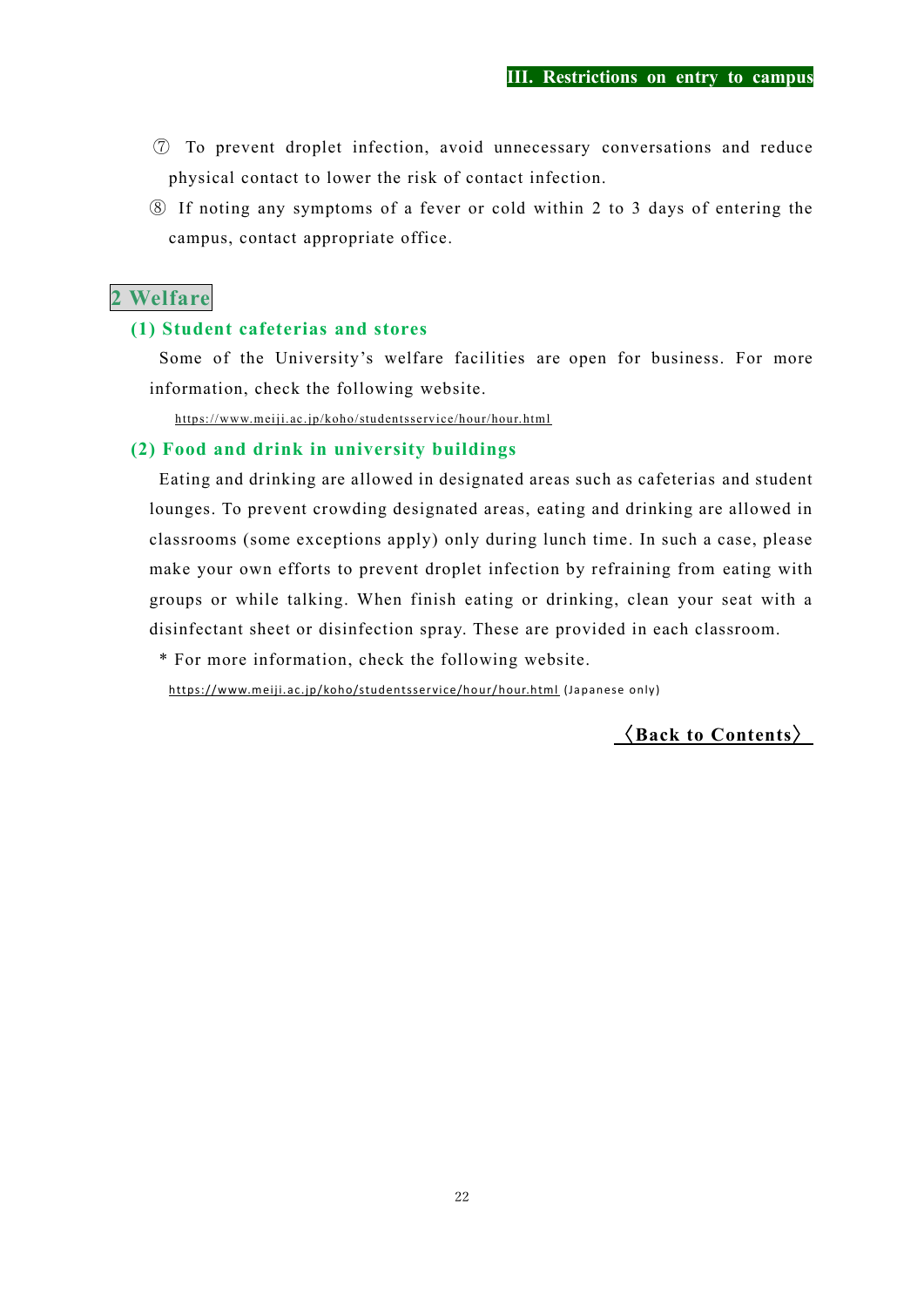**IV Research activities and guidelines for the prevention of the spread of the new coronavirus infectional** 

# IV Research activities and guidelines for the prevention of the spread of the new coronavirus infection

 $\overline{\phantom{a}}$ 

 $\overline{\phantom{0}}$  $\overline{\phantom{a}}$  $\overline{\mathcal{L}}$ 7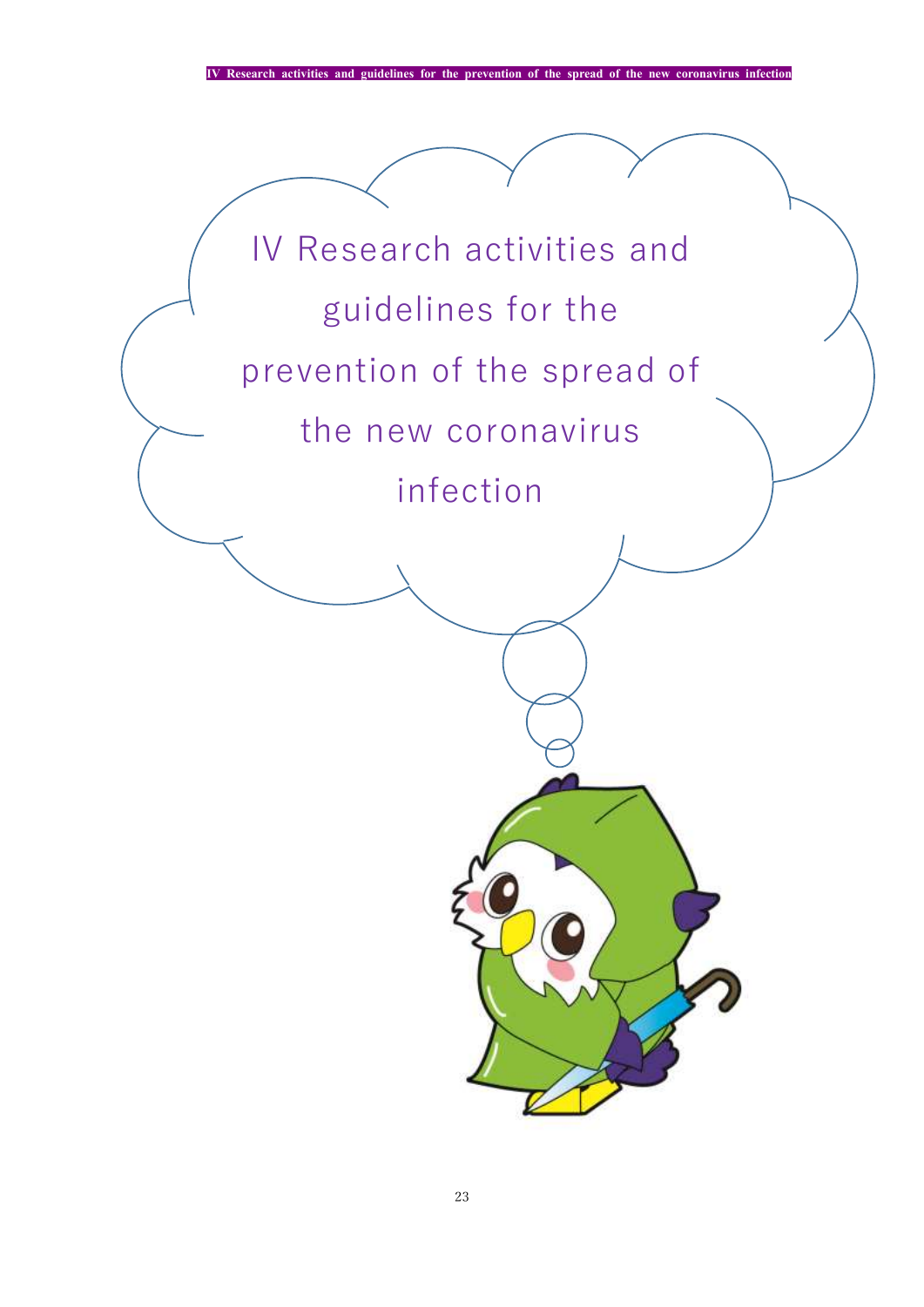## **IV Research activities and guidelines for the prevention of the spread of the new coronavirus infection**

In order to prevent the spread of the new coronavirus infection, Meiji University Activity Restriction Guidelines define the scope of various activities. In accordance with these guidelines, the Organization for the Strategic Coordination of Research and Intellectual Properties has established guidelines for research activities at Meiji University. Follow these guidelines when conducting research activities.

## <span id="page-23-0"></span>**1 Basic policies for conducting research activities**

- **(1) Prevention of cluster formation in research rooms and laboratories.**
- **(2) Thorough management measures for the prevention of infection.**
- **(3) Behave responsibly for the good of the University as a whole.**

## <span id="page-23-1"></span>**2 Points to consider when conducting research activities**

## **(1) Overall research activities**

- ① Thoroughly implement the general infection prevention measures (contact and droplet infection).
- ② Incorporate research at home. When conducting research at the University, try to reduce research time in the research room or laboratory by using a shift system.
- ③ Staff and students should be careful to comply with the "3 C's" described below.

## **(2) Utilization of facilities and equipment for experiments**

- ① The use of facilities and equipment for experiments shall be kept to a minimum, and data analysis shall be conducted at home.
- ② An operation plan and a facility utilization plan shall be formulated to avoid the 3 C's: a closed space with poor ventilation, a crowded place where many people gather, and a space where people talk in close proximity.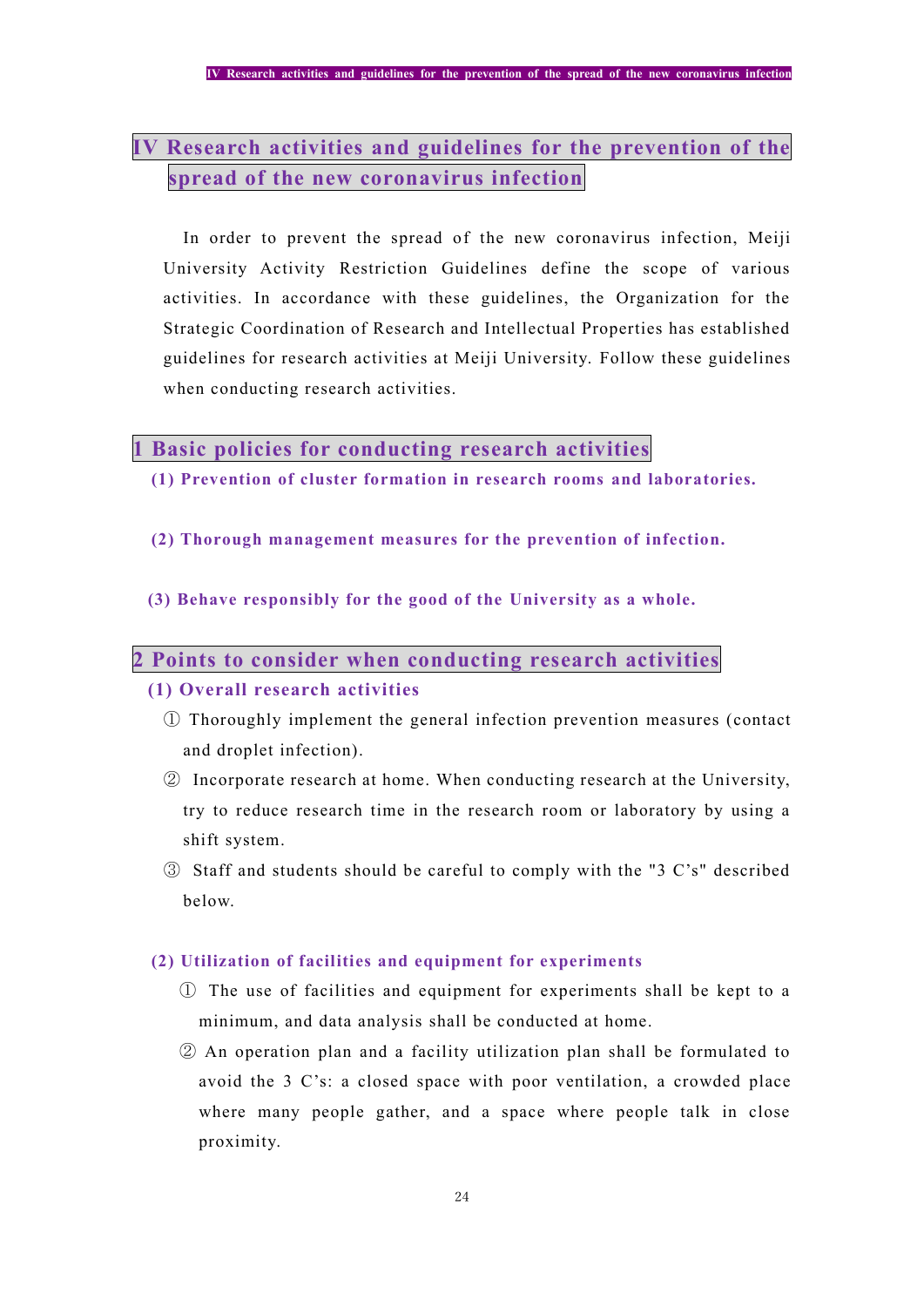#### **(3) Events and seminars**

- ① In principle, holding events on campus is prohibited (when i nviting someone from outside Meiji University). Events are required to be held online, such as live distribution using WEB conference tools and on demand distribution of programs using special websites. In addition, for research meetings of small numbers of people, sufficient care must be taken to prevent the spread of infection by wearing masks and by limiting the number of people in each room.
- ② A virtual venue (online poster exhibition area) will be set up, and posters uploaded by each applicant will be displayed. Examinations, questions and answers using WEB conference tools will be provided.

#### **(4) Research activities outside the University**

Research or business trips, both within and outside of Japan shall be kept to the minimum or be done online, if possible. If business trips are unavoidable, travel at your own responsibility with sufficient safety.

## **(5) Consideration for students**

In order to prevent infection, due consideration should be given to allow students an option to opt out commuting to the University. This is in light of the fact that there are students who do not wish to travel long distances by train, or students who have gone back to their parents' homes, or international students who cannot enter Japan.

## <span id="page-24-0"></span>**3 Specific actions**

## **(1) Prevention of infection**

- \*Before leaving home, be sure to check your temperature (it must be approximately 37.5 degrees or less) and make sure that there are no concerns of your physical condition.
- \*When entering any of the campuses, use the disinfectant installed in the entrance of each facility.
- \*Wash hand thoroughly with soap and water.
- \*Always wear a mask.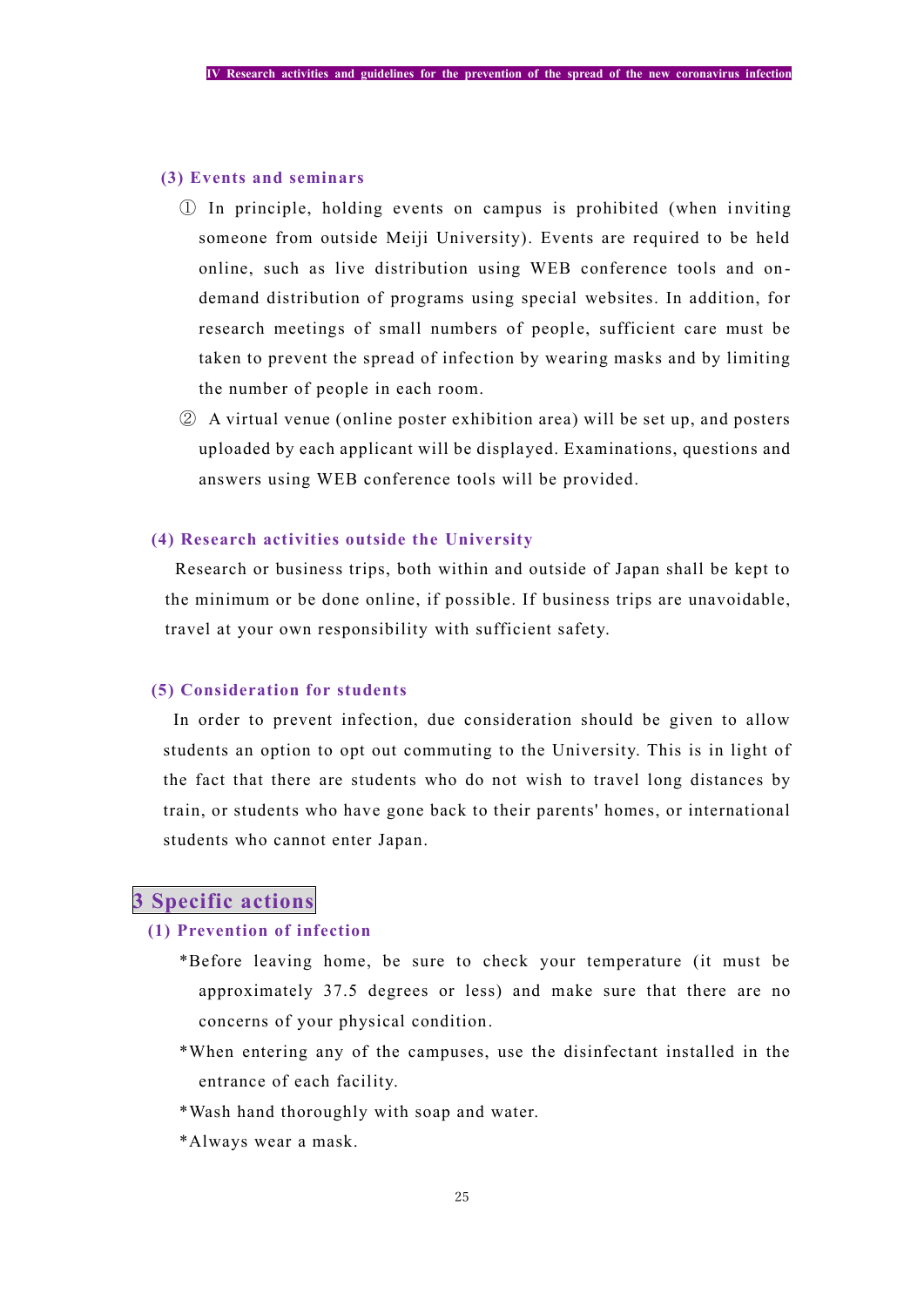\*Minimize conversation with others.

\*Ensure the room is well ventilated while taking into account the nature of the experiment. (ventilate at least twice an hour)

#### **(2) Management of personnel and behavior**

- \*In the laboratory, the sufficient interpersonal distance should be tried and utilized. On campus, social distancing (2 meters or more) should be maintained.
- \*Head straight to the lab or research room and return directly to home when study/research is finished.
- \*Utilize WEB conferencing, chat, or email as a tool of communication, and minimize the frequency of in-person meetings.
- \*Keep daily records (name, time of entry and exit, work content, etc.) of entry to and exits from laboratories.

#### **(3) In cases of suspected infection**

- \*Before leaving home, check your physical condition (body temperature, etc.). If infection is suspected, do not come to the University or to work. Inform your supervisor and consult a medical institution, if necessary.
- \* If feeling unwell on campus, inform the staff regarding your condition (including clinics) and go home immediately.
- \*When a suspected infection has occurred, a report should be made to your supervisor, using the appropriate means of communication, such as "The self-report form for the new coronavirus".

## <span id="page-25-0"></span>**4 Other**

### **(1) Competitive research funding system**

The Fund Allocation Institutions (JSPS, JST, AMED, etc.) are responding flexibly to applications for public offerings and to extend the deadline for various procedures.

The flexible measures currently being implemented under the competitive research grant system of the Ministry of Education, Culture, Sports, Science and Technology are being disclosed to researchers and research institutions by centralizing information on the Ministry of Education, Culture, Sports,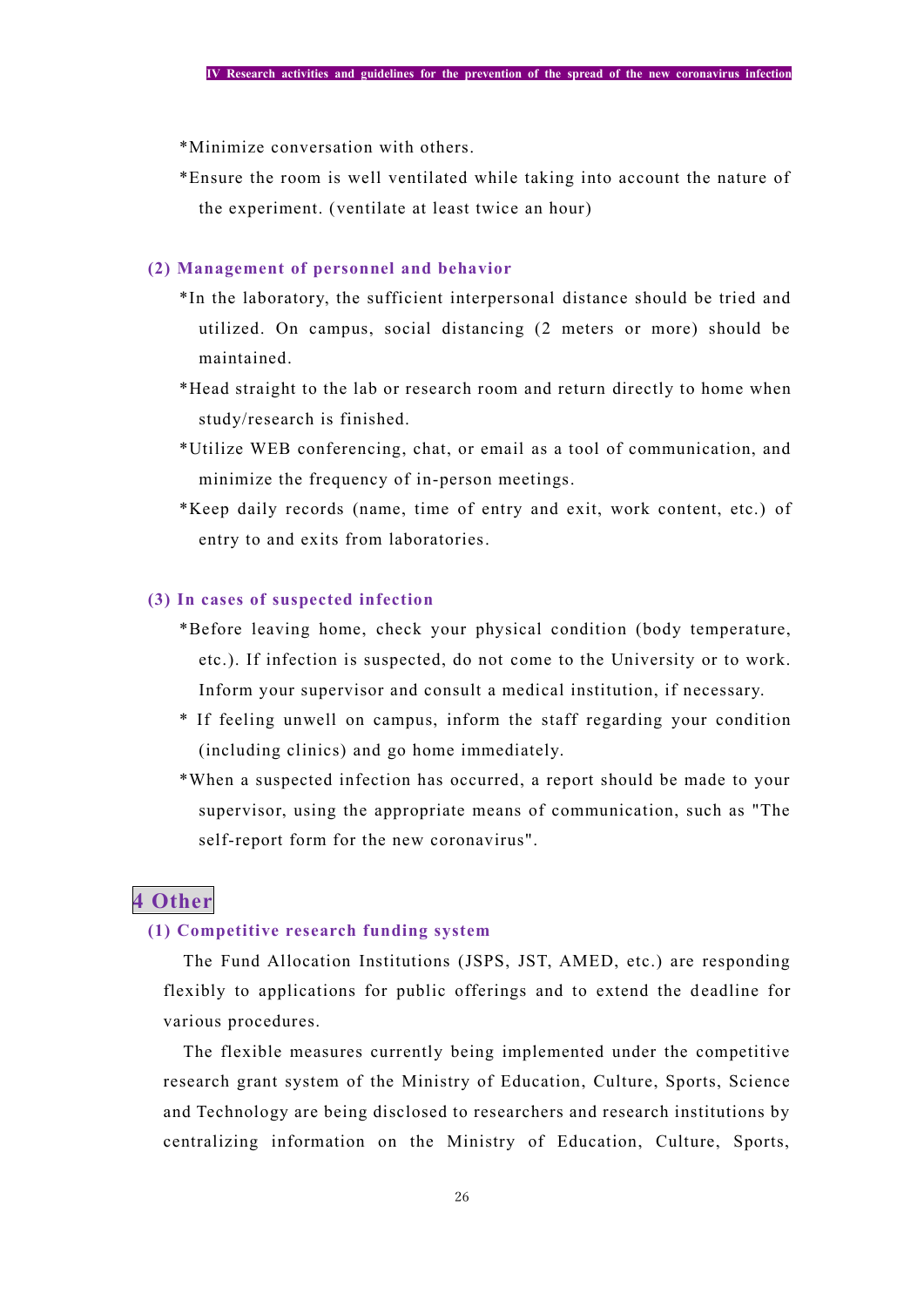Science and Technology website.

■Ministry of Education, Culture, Sports, Science and Technology website [https://www.mext.go.jp/a\\_menu/shinkou/torikumi/mext\\_00638.html](https://www.mext.go.jp/a_menu/shinkou/torikumi/mext_00638.html)

## **(2) Immigration control**

The Japanese government is taking various border control measures to prevent the spread of the new coronavirus. When returning to Japan or enter Japan, check the Overseas Security Website of the Ministry of Foreign Affairs.

■Ministry of Foreign Affairs Overseas Safety Website

<https://www.anzen.mofa.go.jp/>

〈**[Back to Contents](#page-1-0)**〉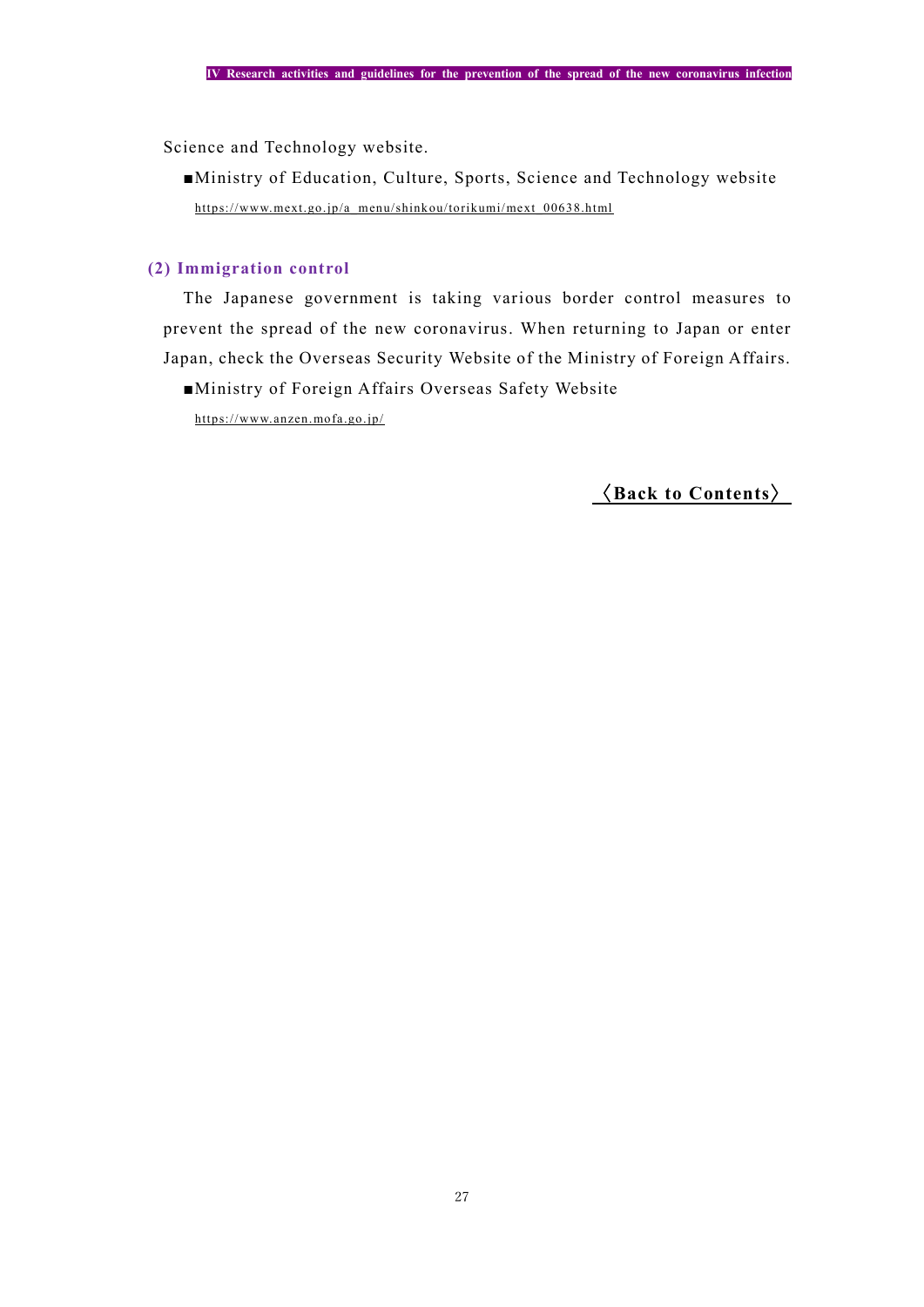Ⅴ **Photographs of infection control measures**

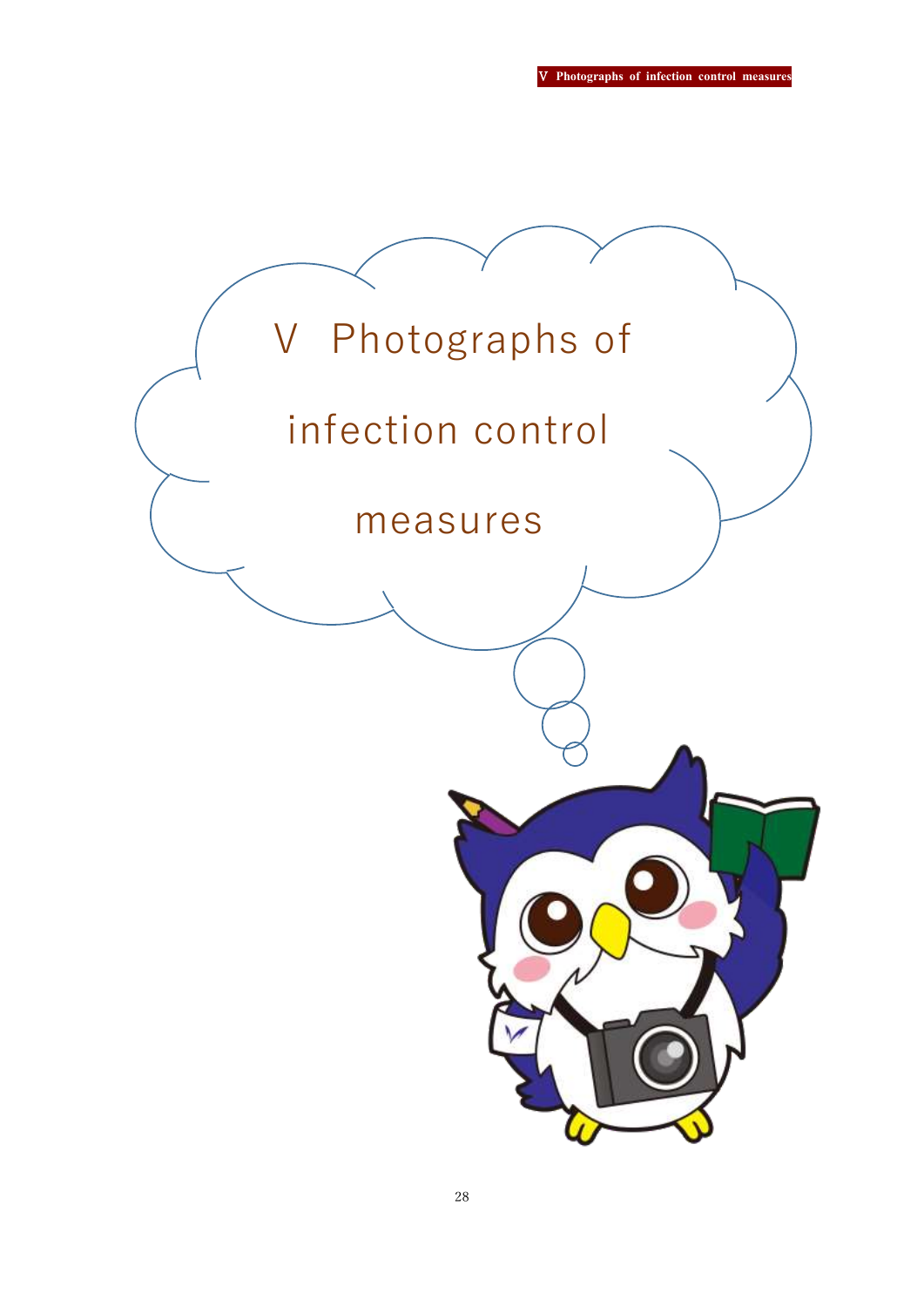## <span id="page-28-0"></span>**Ⅴ Photographs of infection control measures**

## **1 Efforts made by the University**

The following photographs are the examples of measures taken by Meiji University to prevent infection.

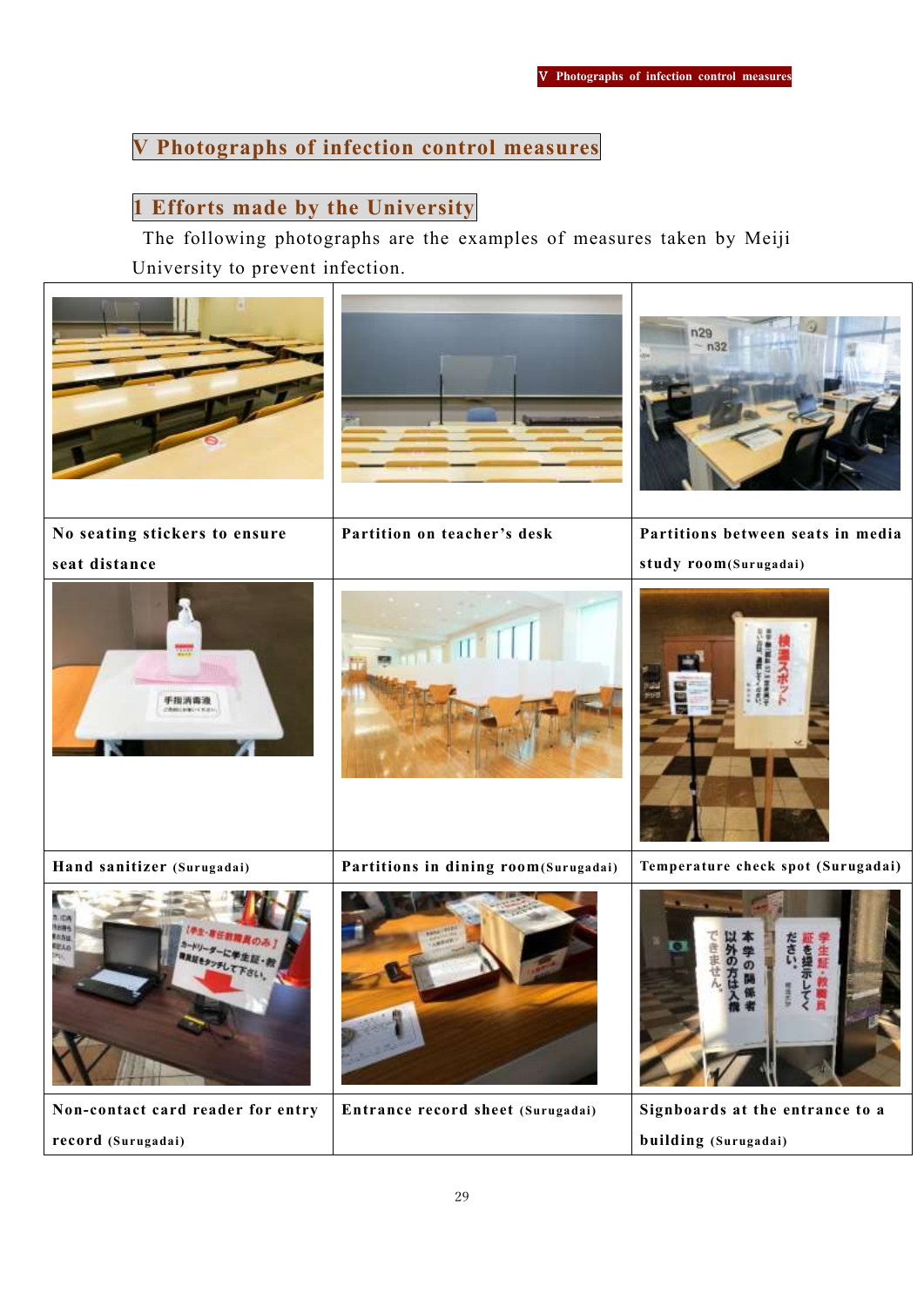